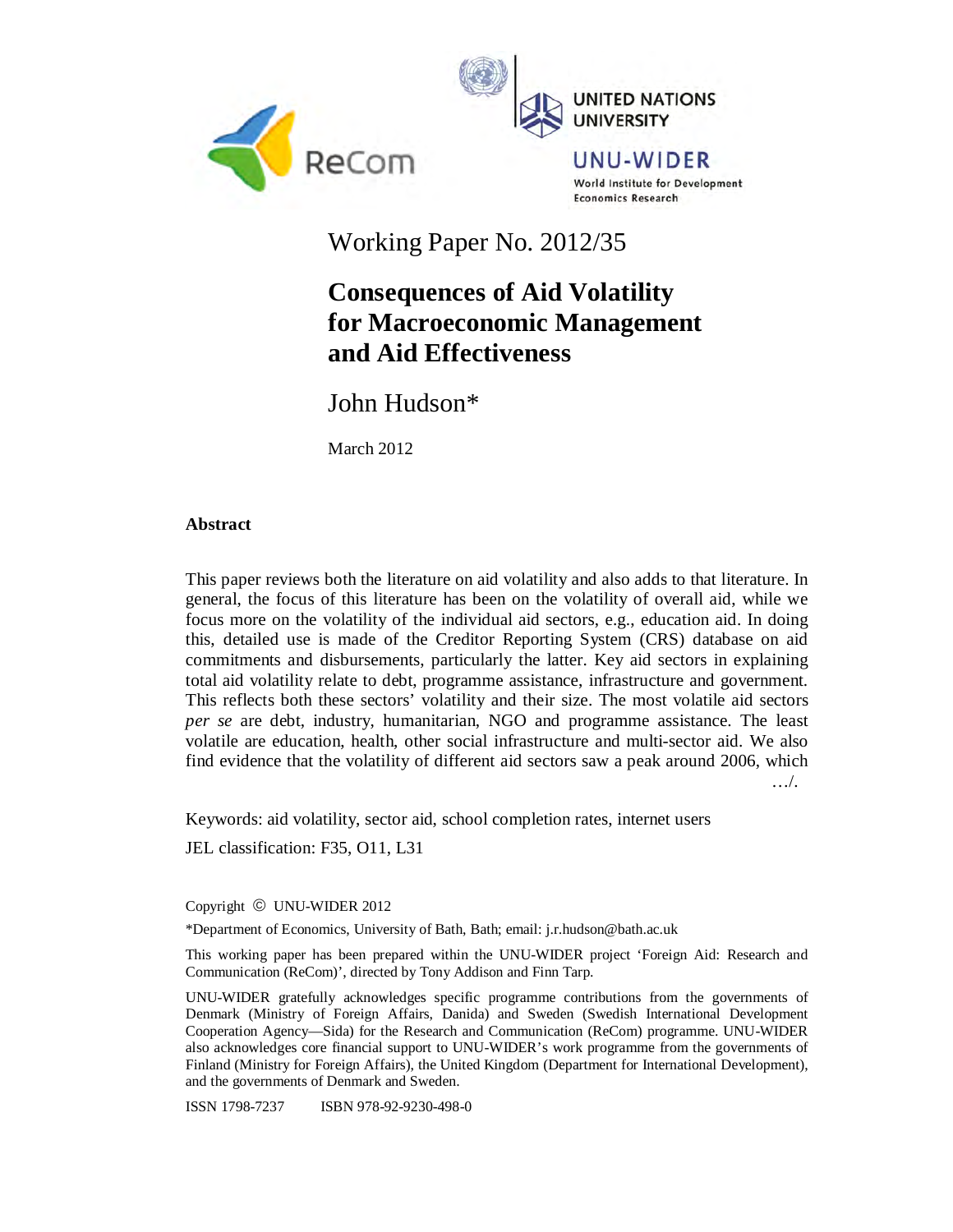was about when debt aid volatility was at its highest. In an asymmetric VAR, we find that both positive and negative aid volatility tend to be corrected for in the following period, rather than there simply being a return to trend. There are also cross-sector effects by which volatility in one sector has subsequent impacts on other sectors. These tend to revolve around government aid and programme assistance. Finally we examine the impact of aid and aid volatility on very specific targets, finding both to be significant. There are several lessons we draw from this: first, in analysing aid's impact, for example, on social targets such as school completion rates, social sector aid rather than overall aid is the relevant variable although not necessarily just education aid. Second, we argue that a complete understanding of aid's impact can only be obtained by an analysis such as this, across a range of targets and then analysing the impact of these targets on the macroeconomy itself. This leads to the further conclusion that it is not the volatility of total aid which matters so much as the sum of sector and subsector volatilities.

#### **Acknowledgements**

I would like to acknowledge the extraordinarily detailed and helpful comments of an anonymous referee.

#### **Acronyms**

- CRS Creditor Reporting System
- CV coefficient of variation
- ODA official development assistance

*The World Institute for Development Economics Research (WIDER) was established by the United Nations University (UNU) as its first research and training centre and started work in Helsinki, Finland in 1985. The Institute undertakes applied research and policy analysis on structural changes affecting the developing and transitional economies, provides a forum for the advocacy of policies leading to robust, equitable and environmentally sustainable growth, and promotes capacity strengthening and training in the field of economic and social policy making. Work is carried out by staff researchers and visiting scholars in Helsinki and through networks of collaborating scholars and institutions around the world. www.wider.unu.edu publications@wider.unu.edu* 

UNU World Institute for Development Economics Research (UNU-WIDER) Katajanokanlaituri 6 B, 00160 Helsinki, Finland

Typescript prepared by Liisa Roponen at UNU-WIDER

The views expressed in this publication are those of the author(s). Publication does not imply endorsement by the Institute or the United Nations University, nor by the programme/project sponsors, of any of the views expressed.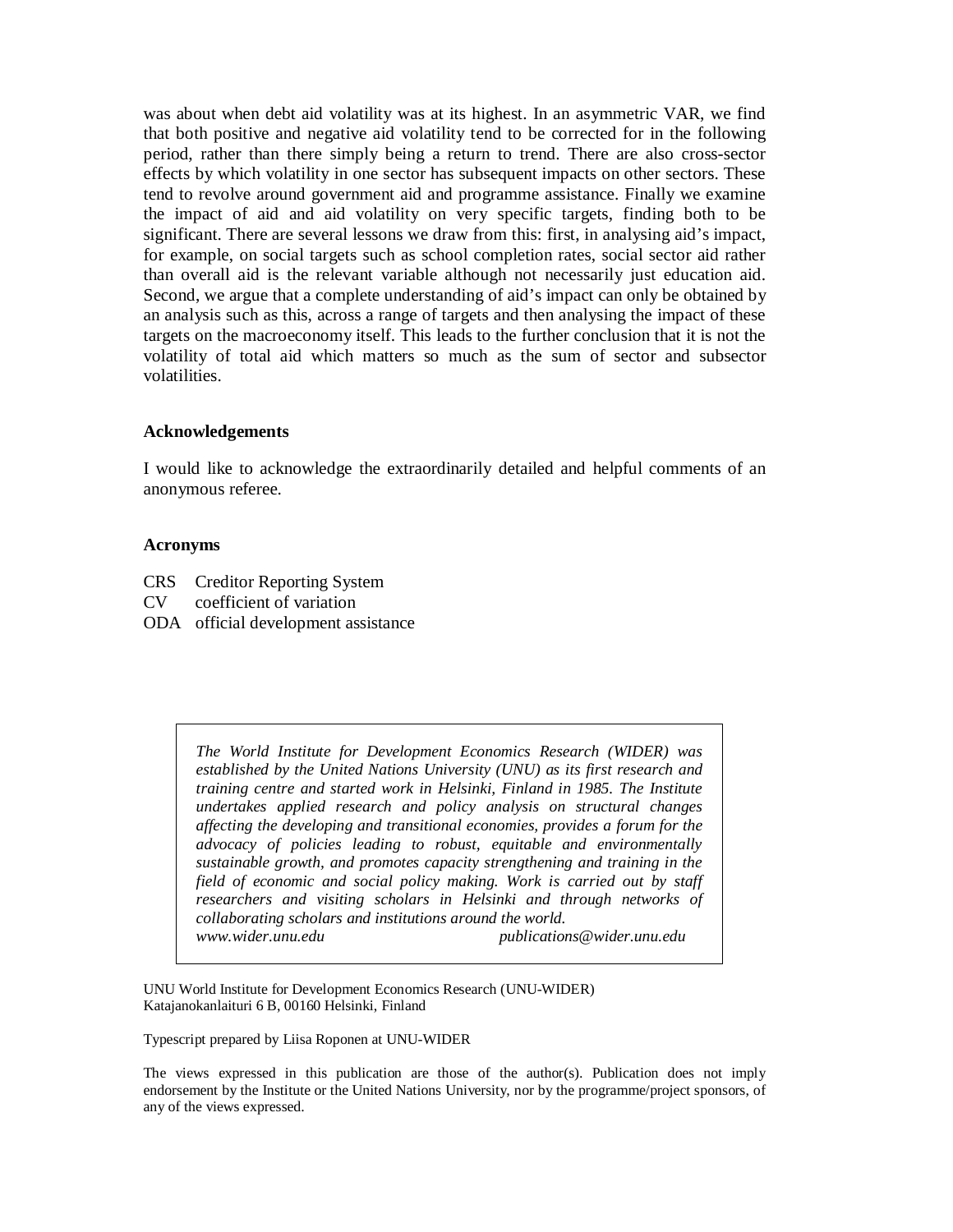# **1 Introduction**

In recent years the impact of aid has been more favourably viewed in the literature. One negative aspect, however, has been aid volatility, and indeed a key pledge from the Paris Declaration of 2005 was to make aid more predictable. Celasun and Walliser (2008) argue that unexpected aid shortfalls can force governments to disproportionately cut investment, including in human capital, while aid windfalls can disproportionately boost government consumption. The issue is relatively new to the literature. Pallage and Robe in 2011 observed that aid is highly volatile with an average volatility of about 25 per cent in African recipients and 29.5 per cent in non-African recipients. But perhaps it was the work of Bulíř and Hamann (2003, 2008) which had most early influence. They argue that the volatility of aid is (i) greater than that of government revenue, (ii) increasing over time and (iii) procyclical (i.e., aid flows are inversely correlated with the level of government expenditures in any particular year). Others have since built on and modified their conclusions. For example, Hudson and Mosley (2008a) find that volatility as a whole reduces growth given the level of aid, but not in a uniform way, differentiating between upside and downside volatility.

The majority of this work focuses on the totality of aid and its impact on key macroeconomic variables such as growth and government expenditure. Indeed this is also the case with the impact of aid itself. This is problematic. Why should health aid promote growth as equally as infrastructure aid, or vice versa with respect to targets such as infant mortality? Why, too, should volatility in these two sectors have the same impact? In this paper we seek to examine the impact of aid and aid volatility of different aid sectors. The database we use is the OECD's Creditor Reporting System (CRS) on the DAC website. This gives detailed information on aid disbursements, and, over a longer time, commitments, by 50 different sectors and subsectors. The data on the former are only available in a reliable form since 2002, but on a panel data basis this is now sufficient to allow meaningful analysis.

We are also interested in analysing the impact of aid on specific, and in some cases fairly narrow, targets. It is important to realize that much of aid works not so much on the macroeconomy, although there may, for example, be exchange rate effects and policy environment effects for all aid, but rather on individual aspects of the economy. The road built between A and B facilitates trade between those two locations, a new hospital in location C facilitates healthcare in that location, the promotion of secondary education does just that. Aid and aid volatility then impact on those projects, and, spillover effects apart, not on others. Now if there is a temporary switch in aid from healthcare to secondary education, this will not show up in the overall aid figures as volatility. The two will cancel each other out. But the healthcare project will have suffered from negative volatility and the education project from positive volatility. In this respect, a better guide to the impact of volatility can be found by summing the volatility of the individual aid sectors rather than by looking at the volatility of total aid. Similarly the impact should be judged by the impact on specific, almost micro, target variables as much as on macroeconomic ones.

The paper proceeds as follows. In the next section, we review the literature, after which we discuss methodological and theoretical issues. The literature review is wide covering many aspects of aid volatility. Section 4 introduces the data, presenting summary statistics on the relative variability of the different aid sectors. The empirical analysis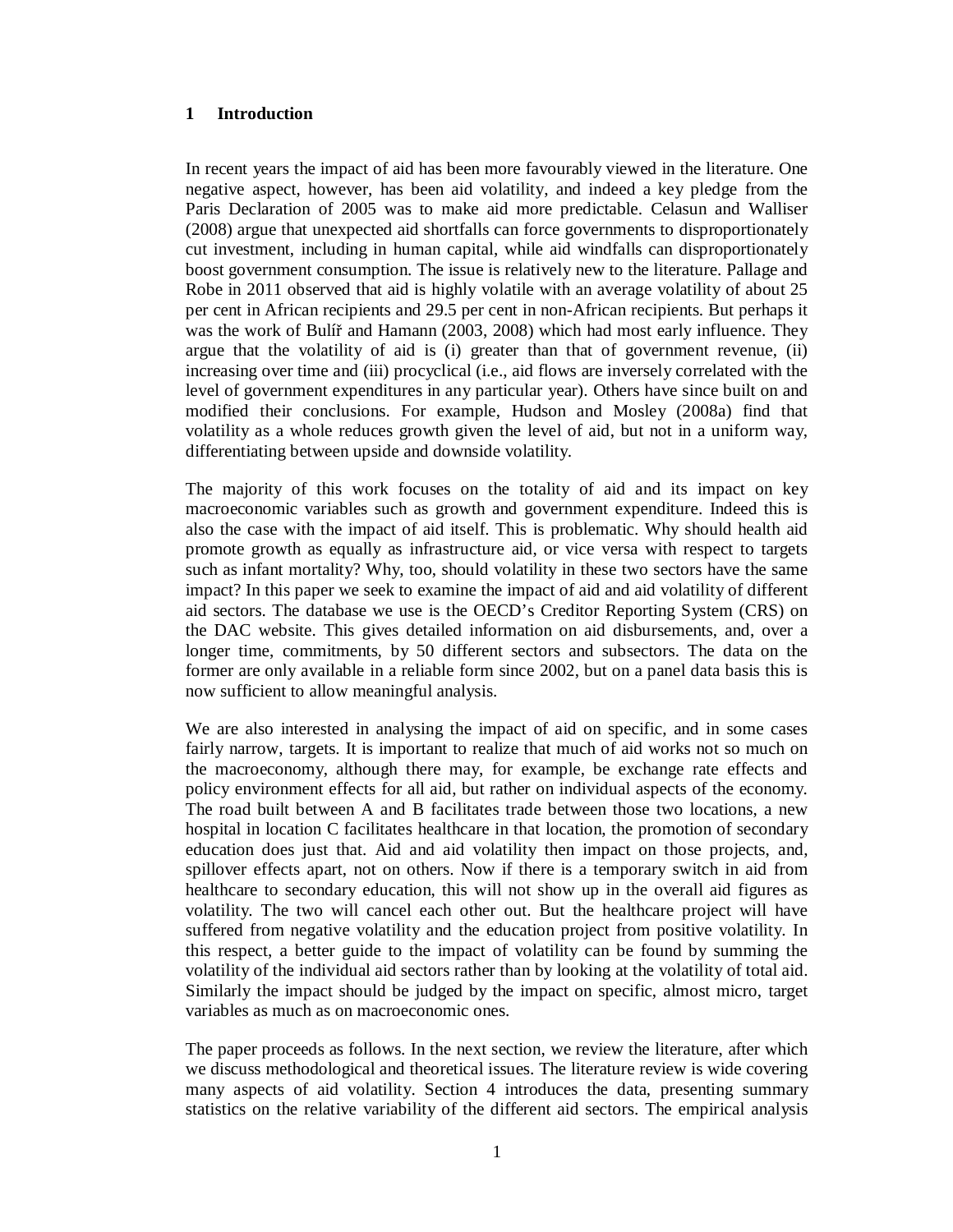follows. We first decompose overall volatility into its constituent, sector parts. We then analyse the extent to which volatility is a dynamic process. Are shocks temporary? Do they persist more than one year? Is there over-correction with a positive shock being compensated for in the following period by a negative one? And to what extent are there cross-sector effects, with lagged shocks impacting on other aid sectors? Finally we examine the impact of the different aid sectors and associated volatility, on selected 'micro targets', i.e., death rates, primary school completion rates, internet usage and mobile phone subscriptions. Finally we conclude the paper. Table 1 defines some key concepts and the measures of volatility we make use of in this paper.

| Aid target<br>access to safe drinking water in a specific location.<br>Measures of volatility<br>Coefficient of variation<br>(Table 2)<br>countries over time.<br>Adjusted coefficient of variation<br>(Table 2)<br>along a trend is not regarded as volatility per se.<br>Aid volatility<br>(Table 3)<br>zero is imposed and the error adjusted accordingly.<br>Mean adjusted CV of aid<br>volatility (Table 3)<br>which would lead to very large CVs as normally calculated.<br>The aid error term<br>(Tables 4 and 5)<br>analysis in a VAR. This is also used in the impact analysis of Table 5.<br>The volatility measure<br>Figures 1 & 2) | Aid sector | This is the sector, or subsector, at which the aid is identified. Examples<br>include health and programme assistance. The term 'sector' is the one<br>employed on the CRS database. The different aid sectors we use are<br>defined in the Appendix Table. They are chosen to be a comprehensive<br>summary of total aid and also to reflect important social and productive<br>sectors.                                                                               |
|-------------------------------------------------------------------------------------------------------------------------------------------------------------------------------------------------------------------------------------------------------------------------------------------------------------------------------------------------------------------------------------------------------------------------------------------------------------------------------------------------------------------------------------------------------------------------------------------------------------------------------------------------|------------|-------------------------------------------------------------------------------------------------------------------------------------------------------------------------------------------------------------------------------------------------------------------------------------------------------------------------------------------------------------------------------------------------------------------------------------------------------------------------|
|                                                                                                                                                                                                                                                                                                                                                                                                                                                                                                                                                                                                                                                 |            | This is the specific identifiable variable on which the aid is designed to<br>impact. It could be literacy rates, internet usage, or at a local level,                                                                                                                                                                                                                                                                                                                  |
|                                                                                                                                                                                                                                                                                                                                                                                                                                                                                                                                                                                                                                                 |            |                                                                                                                                                                                                                                                                                                                                                                                                                                                                         |
|                                                                                                                                                                                                                                                                                                                                                                                                                                                                                                                                                                                                                                                 |            | The standard deviation of the aid variable as a proportion of GDP<br>divided by its mean. This reflects variations between and within                                                                                                                                                                                                                                                                                                                                   |
|                                                                                                                                                                                                                                                                                                                                                                                                                                                                                                                                                                                                                                                 |            | The standard deviation of the difference between the aid variable, as<br>defined above, and the average value for each country. This reflects<br>variations within countries over time, but not between countries. It is<br>found by taking the error term from a fixed-effects regression of aid, with<br>no explanatory variables other than the fixed effects. It gives an insight<br>into aid variability over time, but not volatility as a steady increase, e.g., |
|                                                                                                                                                                                                                                                                                                                                                                                                                                                                                                                                                                                                                                                 |            | This represents the mean of the square of the error term from regressing<br>aid disbursements on a trend and trend squared for each country. If<br>predicted aid from this regression is negative, then a lower bound of                                                                                                                                                                                                                                                |
|                                                                                                                                                                                                                                                                                                                                                                                                                                                                                                                                                                                                                                                 |            | Mean adjusted CV (coefficient of variation) divides the standard error of<br>aid volatility, as defined above, in each year by the mean value of aid in<br>all years. In some years, particularly for debt aid, disbursements are low,                                                                                                                                                                                                                                  |
|                                                                                                                                                                                                                                                                                                                                                                                                                                                                                                                                                                                                                                                 |            | In Table 4 we represent the results of an 'asymmetric VAR' based on the<br>error term from the trend regression described above. This error term<br>when squared is aid volatility, but is, in its original form, more suitable for                                                                                                                                                                                                                                     |
|                                                                                                                                                                                                                                                                                                                                                                                                                                                                                                                                                                                                                                                 |            | In Figures 1 and 2 the square root of aid volatility is regressed on a time<br>trend and trend squared to fit trends in volatility. The square root was<br>used as this more closely relates to the error itself and is less affected by<br>outliers.                                                                                                                                                                                                                   |

Table 1 Key definitions and measures of volatility

Source: See text.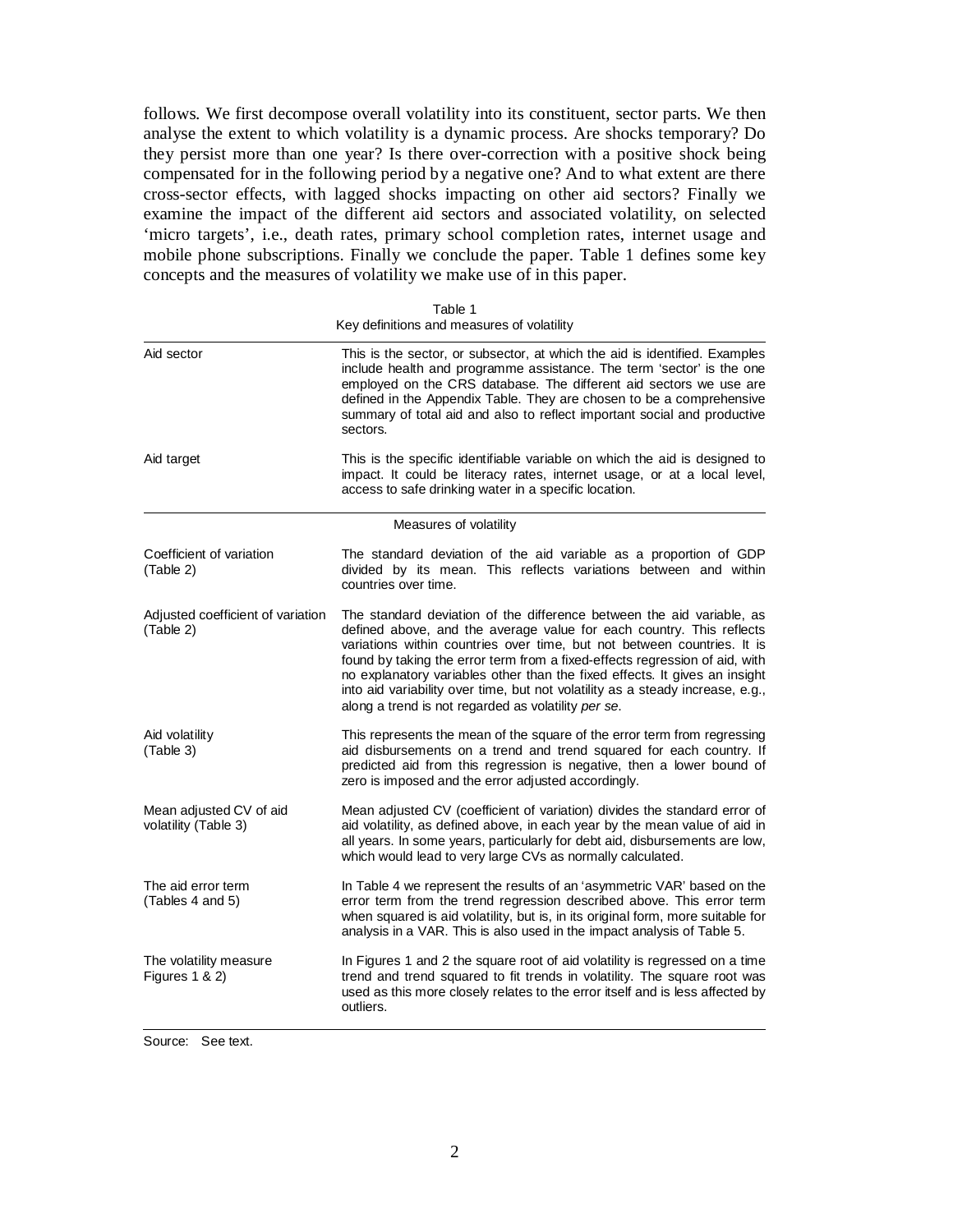# **2 Literature review**

# **2.1 Measuring aid volatility**

Revenue volatility can present problems to developing countries. Rodrik (1990) argues that the volatility of revenue inflows, a high proportion of which for the poorest countries is aid, may result in volatility of expenditure and instability of policy. There is a growing, if relatively recent, literature which focuses on the role of aid in this respect. Mosley and Suleiman (2007) show that the ability of the recipient country's public sector to implement coherent investment programmes and fiscal policies is reduced by aid volatility. Lensink and Morrissey (2000) conclude that volatility damages the macroeconomic effectiveness of aid. However, the key initial work in this area is by Bulíř and Hamann (2003, 2008) as described above. Their empirical work (ibid. 2008) is based on a sample of 76 countries from 1975 to 2003. They measure the residuals by taking a Hodrick-Prescott filter.1 The square of those residuals2 then measures volatility in a specific year for an individual country.

Critical in all this is how one scales aid, particularly when comparing volatilities between different variables. Bulíř and Hamann specify aid in US dollars and government revenue in domestic currency. Both series were transformed into proportions of nominal GDP, PPP GDP, and constant US dollars per capita. This was done in part to remove the impact of scale on variability––clearly a variable with a large mean will tend to have a large variance. But when this is done, the resultant ratio is affected by both the variance of GDP, the variance of the revenue variable, e.g., aid, and the covariance between the two. If the two are perfectly negatively correlated so that changes in the one neutralizes changes in the other, then the variance of the ratio will equal zero. The normalization process that Hudson and Mosley (2008a) employ involved defining all variables as a proportion of their mean value for the whole estimation period, multiplied by 100. By normalizing around an arbitrary mean of 100 they remove the scale factor from the variance, i.e., the tendency for low ratios of aid or expenditure to GDP to have low variances. Hudson and Mosley also prefer to use the median, rather than the mean, as a measure of the relative volatility of aid and domestically-generated revenue.3 They find that the measurement of aid volatility is more or less invariant with respect to the choice of units; but this was not the case for government revenue. Least volatility is evident for government revenue expressed as a ratio of GDP, slightly more when expressed, not as a ratio, but simply in terms of the local currency, and substantially more when government revenue is expressed in US dollars. Indeed in US dollars, volatility is approximately 60 per cent greater than when defined in terms of the GDP ratio. Hence in comparing the volatility of different variables, the choice of unit is critical.

 $\overline{a}$ 

<sup>1</sup> This includes using a value for lambda of seven (see Bulíř and Hamann 2008 for clarification).

<sup>2</sup> Or the square root of this squared term.

<sup>3</sup> Bulíř and Hamann take the average as defined by the mean and also the median. We argue that the latter is preferable in this case because of the properties of a ratio. Given two countries, one with government volatility twice that of aid volatility and the other with the opposite scenario, relative volatility defined as the ratio of aid to government revenue volatility will be 0.5 and 2.0 respectively with a mean value of 1.25, misleadingly implying that volatility is greater for aid than for government revenue.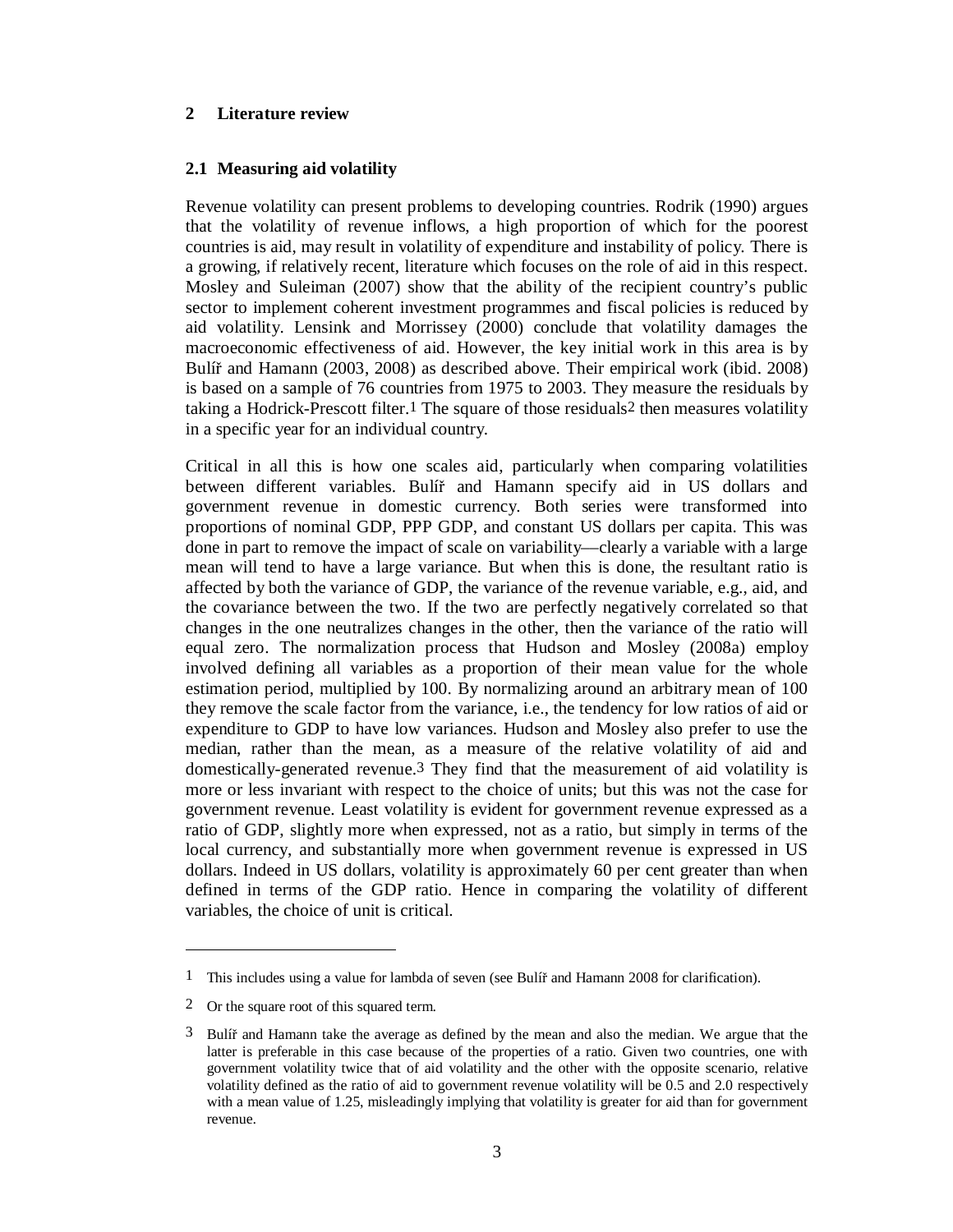In their original paper, Bulíř and Hamann found that volatility was highest in the countries which are most aid-dependent, which are generally the poorest and most vulnerable. However, in their 2008 paper, they find that the pattern is more complex, and that both country groups––those that are little dependent on aid and those that are heavily dependent on aid—display high aid volatility relative to government revenue. Hudson and Mosley (2008a) in a subsequent paper find no evidence for highly aid dependent countries to have higher volatility. Indeed, they conclude that volatility declines as the aid-revenue ratio increases. But to a large extent they are able to confirm the work of Bulíř and Hamann. Thus they find that the ratio of aid to government revenue volatility was in excess of one for almost all countries. The volatility of overseas aid is also noted to be severe (in relation to the volatility of domestic revenue) and increasing over time.

#### **2.2 The impact and causes of aid volatility**

In a work which parallels that of Fielding and Mavrotas (2005), Hudson and Mosley (2008a) examine the link between volatility and donor concentration. There was a tendency for countries with high two-donor concentration ratios, i.e., the share of aid provided by the two biggest donors, to have relatively high volatility. They also find that in part, volatility was in response to recipient need, e.g., the famines in Ethiopia, but in part it was impacted on by donor coordination. There was a tendency for donors to be positively coordinated in giving aid to specific countries, which suggests that they tend to respond to common signals and/or are impacted upon by common factors such as a global economic cycle. In terms of impact, they find that volatility as a whole reduces growth given the level of aid, but not in a uniform way. The initial impact of both positive/upside and negative/downside volatility is to reduce the impact of aid. But subsequently some of this adverse impact is reversed, although only for upside volatility. With downside volatility there is no such reversal. This may reflect problems of absorptive capacity being short term only. Upside volatility may also be reacting to emergencies and reflect an element of flexibility inherent in 'reactive' forms of aid. The high incidence of this type of aid is, therefore, in principle an asset rather than a liability. Even negative volatility might feasibly have longer-term beneficial impacts in persuading recipients to move towards policy reform, which are not apparent within the relatively short time-horizon Hudson and Mosley looked at. The question as they visualized it was, therefore, not to try and reduce the volatility of aid to zero, but rather to reduce those elements in volatility which cause harm, or, to take the approach extensively developed by Eifert and Gelb (2008), to seek to neutralize the harmful effects in some other way.

Other work has expanded upon these original themes. On the theoretical side, Agenor and Aizenman (2010) study the impact of aid volatility in a two-period model focusing on self-insurance, taking the form of a first-period contingency fund financed through taxation. Unsurprisingly, an increase in aid volatility is shown to raise the optimal contingency fund. But if future aid also depends on the size of the contingency fund (as a result of a moral hazard effect on donors' behaviour), the optimal recipient policy may entail no self-insurance. On the empirical side, Chauvet and Guillaumont (2009) show that aid, even if volatile, is not clearly as procyclical as is often argued, and, even if procyclical, it is not necessarily destabilizing. Unlike much of the literature, they measure aid volatility with respect to exports. The stabilizing/destabilizing nature of aid is measured by the difference in the volatility of (i) exports and (ii) aid plus export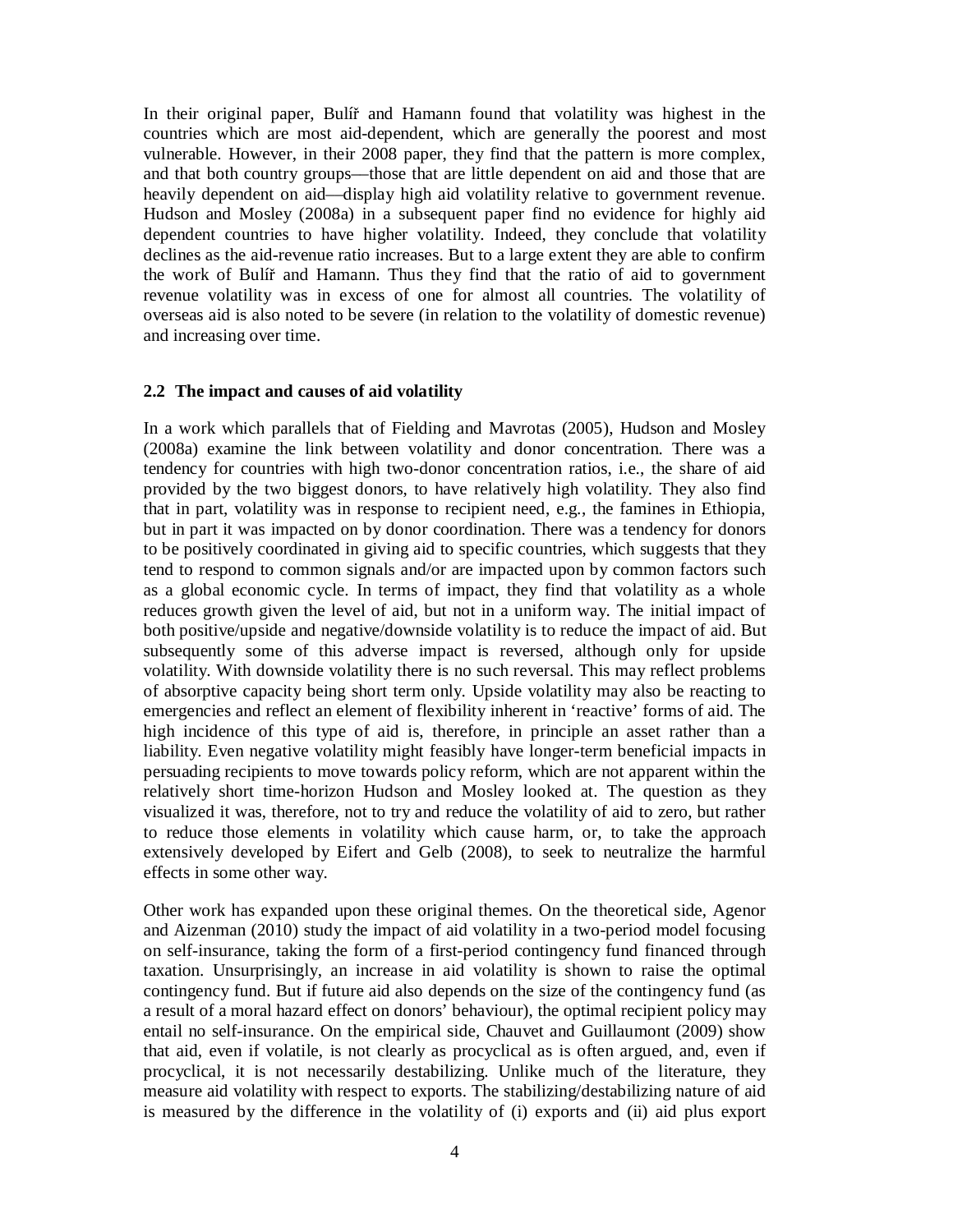flows. Then, in order to take into account the diversity of shocks to which aid can respond, they consider the effect of aid on income volatility and again find that aid is making growth more stable, while its volatility reduces this effect. Finally through growth regressions, they show that the higher effectiveness of aid in vulnerable countries is, to a large extent, due to its stabilizing effect. Eifert and Gelb (2008) look at what can be done more from the donor's side. They argue that the costs of aid volatility can be dramatically reduced by a flexible pre-commitment rule which adjusts aid flows in response to improvements or deteriorations in country performance ratings. They also suggest that a buffer stock of around 50–100 per cent of annual aid-financed spending might enable a corrective feedback loop, with the necessary buffer depending on the size and variability of aid flows.

Arellano et al. (2009) examine the effects of aid and its volatility on consumption, investment, and the structure of production in the context of an inter-temporal, twosector general equilibrium model. They argue that a permanent flow of aid mainly finances consumption rather than investment. Aid volatility results in substantial welfare losses to consumers, equivalent to 8 per cent of the aid budget. Hudson and Mosley (2008b) analyse the impact of aid volatility on GDP/GNP shares of expenditure. Negative volatility reduces investment and government expenditure shares and also the import share. This may be because of the type of aid which is subject (a donor effect) to volatility, or because consumers are better able to absorb shocks by drawing on savings and/or borrowing than other agents. The results also suggest a limited ability of governments to rearrange revenue flows to reduce the impacts upon their own expenditure priorities. Positive volatility also reduces investment and government expenditure shares, as well as increasing the consumers' expenditure share. These results suggest that absorptive capacity constraints particularly limit aid's effectiveness with respect to both investment and government spending. Thus, in both cases, volatility impacts most consistently and adversely on investment and the government.

#### **2.3 A more micro-based approach to the impact of aid volatility**

The vast majority of the aid effectiveness literature has been devoted towards understanding the effects of aid flows on macroeconomic aggregates, particularly economic growth. Some studies have examined other macroeconomic factors such as public sector behaviour in developing countries (Mavrotas and Ouattara 2006a, 2006b). But there have been few attempts to focus the attention more finely. This perspective very much views aid from a macroeconomic viewpoint, ignoring what the aid is actually for, i.e. frequently very specific projects or sectors. In addition, much of the literature tends to treat all aid as the same. Clemens, Radelet and Bhavnani (2004) question this and argue that different types of aid impact on growth over different time frames, and to lump it all together in cross-country growth regressions is inappropriate. They focus on aid which could stimulate growth in a four year time-horizon. This includes budget and balance-of-payments support, investments in infrastructure, and aid for productive sectors such as agriculture and industry. Neanidis and Varvarigos (2009) make the distinction between tied and 'pure' aid. They find that scenarios in which aid can hurt the recipient's growth rate emerge only in cases where foreign aid is volatile.

Fielding and Mavrotas (2005) also depart slightly from this general approach and distinguish between sector aid and total aid in examining aid volatility in 66 countries over 1975-2004. Their paper built on the conclusion by Levin and Dollar (2005) that aid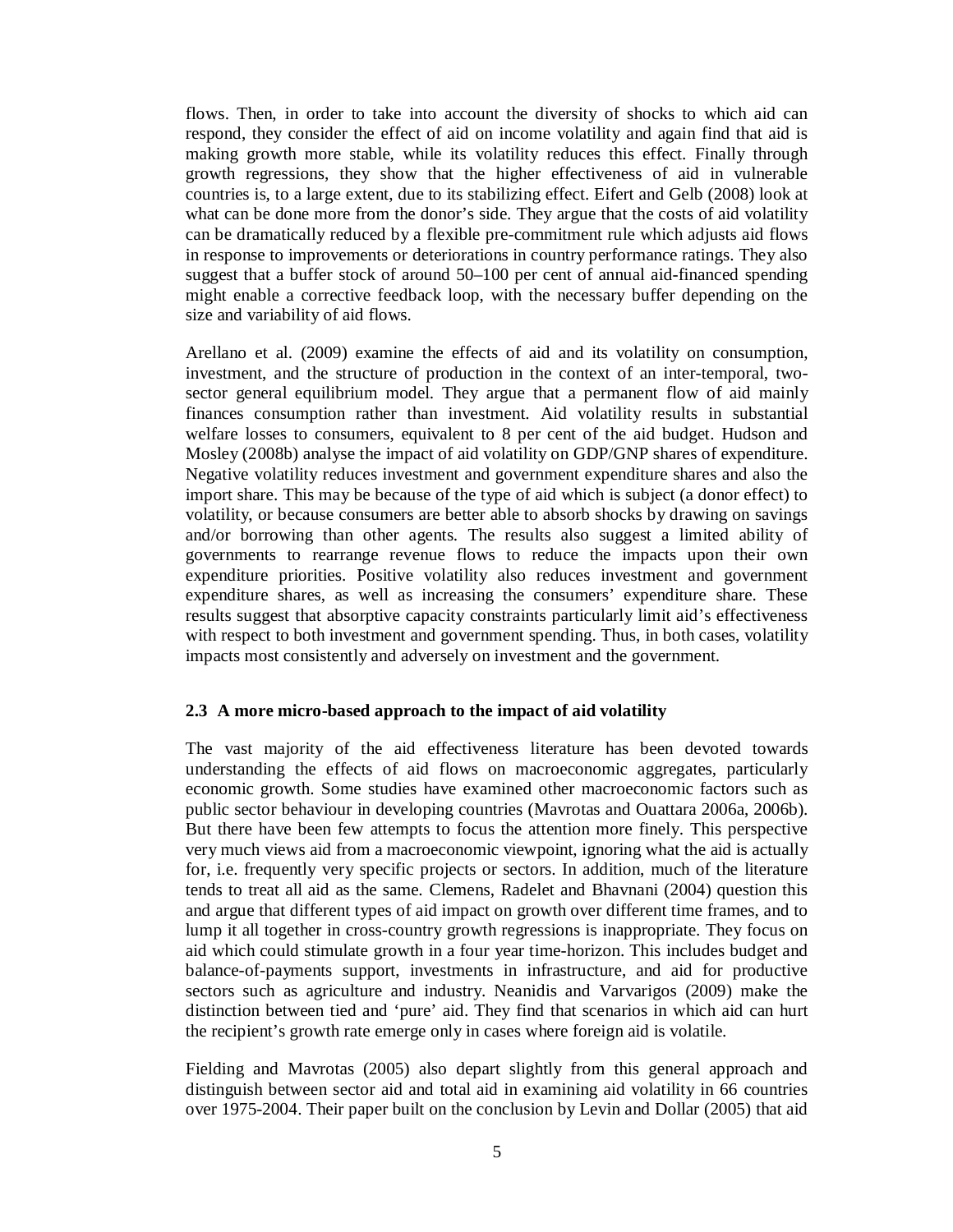is more volatile in countries identified as having weak political institutions and historically poor macroeconomic policies. Consistent with this, Fielding and Mavrotas conclude that institutional quality and macroeconomic stability affect aid volatility, as does reliance on a small number of donors. However, the relative importance of these effects varies across different aid types. Reflecting this, countries that have recently agreed to IMF conditionality experience higher total aid volatility, but not higher sector aid volatility. This suggests that having agreed to such conditionality is a sign of weakness in existing macroeconomic policy. Fielding and Mavrotas (2008) find that the factors driving up sector aid volatility are different to those impacting on total aid volatility. In addition, a number of individual donors (in particular, Germany, the United States and the European Commission) appear to be associated with relatively high volatility sector aid flows.

Wolf (2007) and Stuckler, Basu and McKee (2011) are more focused on the effects of aid volatility on more micro-targets. Wolf analyses the effects of the volume and volatility of aid on education, health, water and sanitation outcomes. Overall the share of official development assistance (ODA) that is provided for education and health seems to have a positive impact on outcomes in these sectors, whereas total aid seems to be negatively associated with these. Aid volatility is associated with *better outcomes* in sanitation, water, and infant mortality, contrary to expectations. The merits of this paper are in its focus and the use of sector aid as well as total aid. But the research measures aid volatility as the coefficient of variation for total aid between 1980 and 2002, whilst the regressions themselves relate to just 2002. Hence, this is entirely different to the concept of volatility as used by most of the literature and it is not really clear what this is picking up. Stuckler, Basu and McKee focus on one of the possible reasons for volatility with respect to health. They note that there is evidence that aid money intended for health is often accompanied by a decline in other health spending by recipient governments, whereas similar assistance routed via private NGOs has a positive impact. They further find that for each \$1 of development assistance for health, about \$0.37 is added to the health system. However, evaluating IMF-borrowing versus non-IMF-borrowing countries reveals that non-borrowers add about \$0.45 whereas borrowers add less than \$0.01 to the health system. This, they argue, could be because World Bank and IMF macroeconomic policies specifically encourage governments to divert aid to reserves to cope with aid volatility.

The possibility that different types of aid may have different impacts on the recipient has been noted by, e.g., Chatterjee, Sakoulis and Turnovsky 2003; Clemens, Radelet and Bhavnani 2004; Reddy and Minoiu 2006; Mavrotas (2002) for Kenya and India, Mavrotas (2005) for Uganda and Mavrotas and Ouattara (2006a) for Côte d'Ivoire. Mavrotas and Ouattara (2007) find that both project aid and financial programme aid exert a positive, significant effect on total expenditure, but that project aid also appears to increase capital expenditure while financial programme aid is associated with an increase in government consumption. The results related to capital expenditure suggest that project financing is more likely to be growth enhancing than programme aid, possibly because donors have more control over it. They find no evidence that aid flows are associated with a reduction in taxation effort. Indeed, project aid flows are associated with an increase in trade tax. However, Neanidis and Varvarigos (2009) argue that the extent to which the volatility of various forms of foreign assistance may have different implications for recipients' growth rates has not been the subject of much discussion. Using the CRS database, they find that aid disbursements used for productive sectors have a positive effect on growth, while pure transfers reduce growth.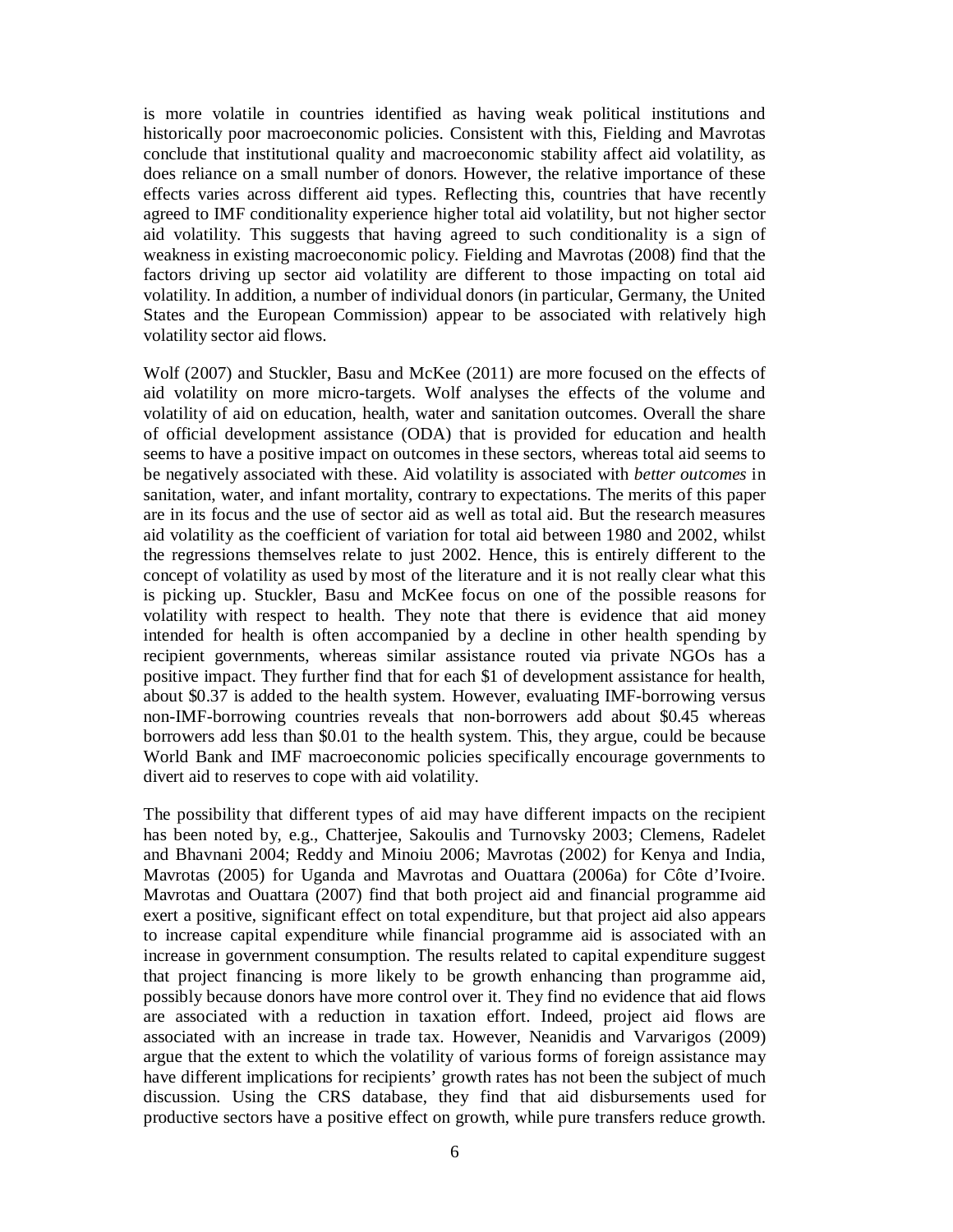Aid volatility is found to hurt growth only when aid is used productively, while the volatility of pure aid disbursements is associated with higher growth.

#### **3 Theory and methodology**

l

#### **3.1 The micro-macro adding up problem**

The relationship between j'th sector aid  $(A_i)$  and the i'th target  $(Y_i)$  can be written as:

$$
Yi = fi(Aj, A^*j, Xi)
$$
 (1)

where  $A^*$  is aid volatility and  $X_i$  a vector of other variables relevant to the i'th target. The impact of volatility on  $(Y_i)$  is then approximately:<sup>4</sup>

$$
A^*_{j} \partial Y_{i} / \partial A^*_{j} \tag{2}
$$

For most aid sectors and targets, this will, arguably, be zero. We would expect education aid to impact on primary school completion rates, rather than energy sector aid. But primary school completion rates may also depend upon socioeconomic factors and hence other aid sectors may impact on this. The total impact of aid volatility on the economy is then found by summing across all I targets:5

$$
\sum_{i=1}^{I} A_{j}^{*} \frac{\partial Y_{i}}{\partial A_{j}^{*}} \tag{3}
$$

The total impact on a variable such as growth (g) will then be:

$$
\sum_{i=1}^{I} \frac{\partial g}{\partial Y_i} \frac{\partial Y_i}{\partial A_j^*}
$$
 (4)

and similarly for other 'macro variables' such as infant mortality, governance and the balance of payments. The full impact of aid volatility on growth is then found by summing (4) across all J aid sectors:

$$
\sum_{j=1}^{J} \sum_{i=1}^{I} A_{j}^{*} \frac{\partial g}{\partial Y_{i}} \frac{\partial Y_{i}}{\partial A_{j}^{*}}
$$
 (5)

The total impact of aid, ignoring volatility, can be defined in a similar manner.

Simply focusing on the impact of total aid volatility on a single macroeconomic variable such as growth misses the two different effects contained in (5). First, aid in sector j may switch between (micro-) targets, that is, education aid, for example, switches from one locality to another. This will not be reflected in overall aid volatility, but will result in positive volatility for one (micro-) target and negative volatility for another (micro-) target. Second, and more the concern of this paper, aid may switch between sectors.

<sup>4</sup> Assuming that the impact is symmetric between positive and negative volatility. The term 'target' is defined in Table 1.

<sup>5</sup> This assumes that the different targets are measured in such a way that they can be sensibly combined.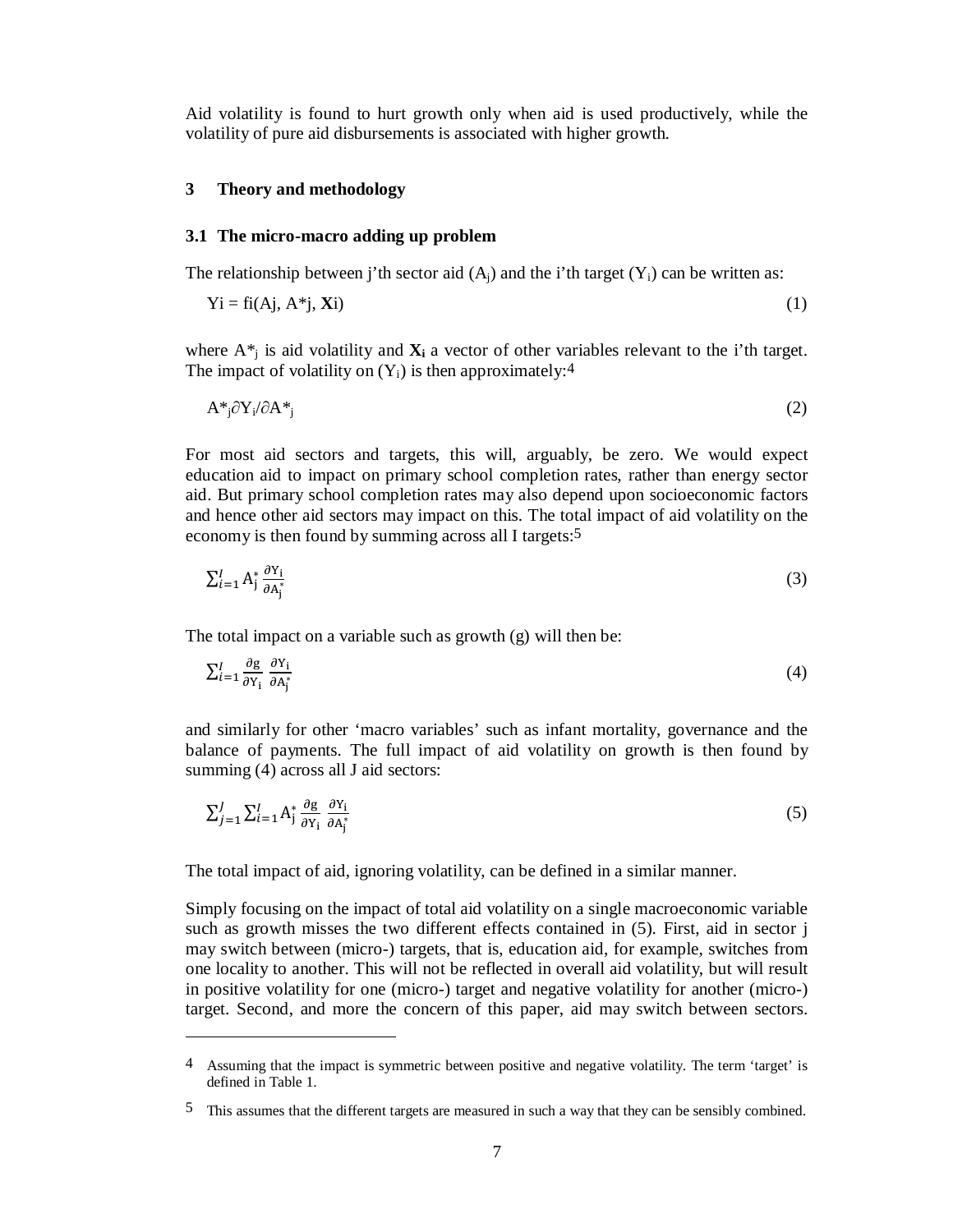Again, overall aid will show no volatility, but the individual sectors will be affected. In addition, it may be the case that some  $\frac{\partial Y_i}{\partial A_i}$  < 0, i.e., an aid sector has negative impacts on some targets. For example, aid, by focusing on one target, may divert resources from another. This could be aid for one locality having negative spillover effects on other localities, or with limited resources, aid for one target such as health, diverting resources from another target such as industry. In this case, volatility may have limited positive effects in neutralizing the negative ones of aid *per se*. Hence simply focusing on overall aid and its volatility potentially misses much that is relevant, and is possibly one of the factors behind much of the criticism of cross-country regressions.6

# **3.2 The donor's allocation problem**

We can assume donors tend to maximize some form of welfare function subject to a budget constraint. They will be aware that volatility is potentially damaging to both the recipient country and its own credibility as a donor. But nonetheless, aid may still be volatile for a number of reasons. First, volatility may be a response to recipient behaviour. A failure to implement previous commitments, or a perceived corrupt bureaucracy or political system, may see aid fall below intended disbursements. Similarly an emergency elsewhere may lead to a tightening of budgets to other countries. In this case the donor will juggle the aid budget as best they can. *They will reduce the aid most in those sectors which are least important to the donor7 and where, for example, it can be substituted between t and t+1 with relatively little adverse impact.* Similarly there may be a need to switch aid between sectors within countries, quite independently of what is happening elsewhere. This can occur in response to an emergency in the country or unforeseen developments possibly associated with existing aid spending. However, as already indicated, having diverted aid away from sector j in period t, the donor may respond by increasing it above trend in the following period and vice versa in a sector which saw an aid surge. In this way aid shocks can have ripple effects. In addition aid between sectors may be complementary, for example, increasing humanitarian aid may foretell an increase in programme assistance aid.

# **3.3 Measuring volatility**

-

Previous studies have used the Hodrick-Prescott filter to derive a trend and deviations from this trend, or its square, to represent volatility. We prefer not to do this in this present study as, particularly with respect to disbursements, we have relatively few data points to work with for each country.8 Instead we regress aid in sector j on a time trend and its square to calculate the trend. Deviations from this, or the square of these

<sup>6</sup> Although this is not to say that the macro approach with cross-country regressions is without value as it does provide information on the overall picture and is relatively straightforward to do.

<sup>7</sup> Or alternatively they will seek to protect those sectors which are of most importance.

<sup>8</sup> Bulíř and Hamann note that the Hodrick–Prescott filter may create (i) spurious serial correlation in detrended data and (ii) end-period observations have larger mean square errors than observations in the middle of the sample (Cogley and Nason 1995). Bulíř and Hamann also note that there is relatively little difference between different methods of identifying residuals and that, e.g., a first difference operator gave similar results to those using the Hodrick-Prescott filter.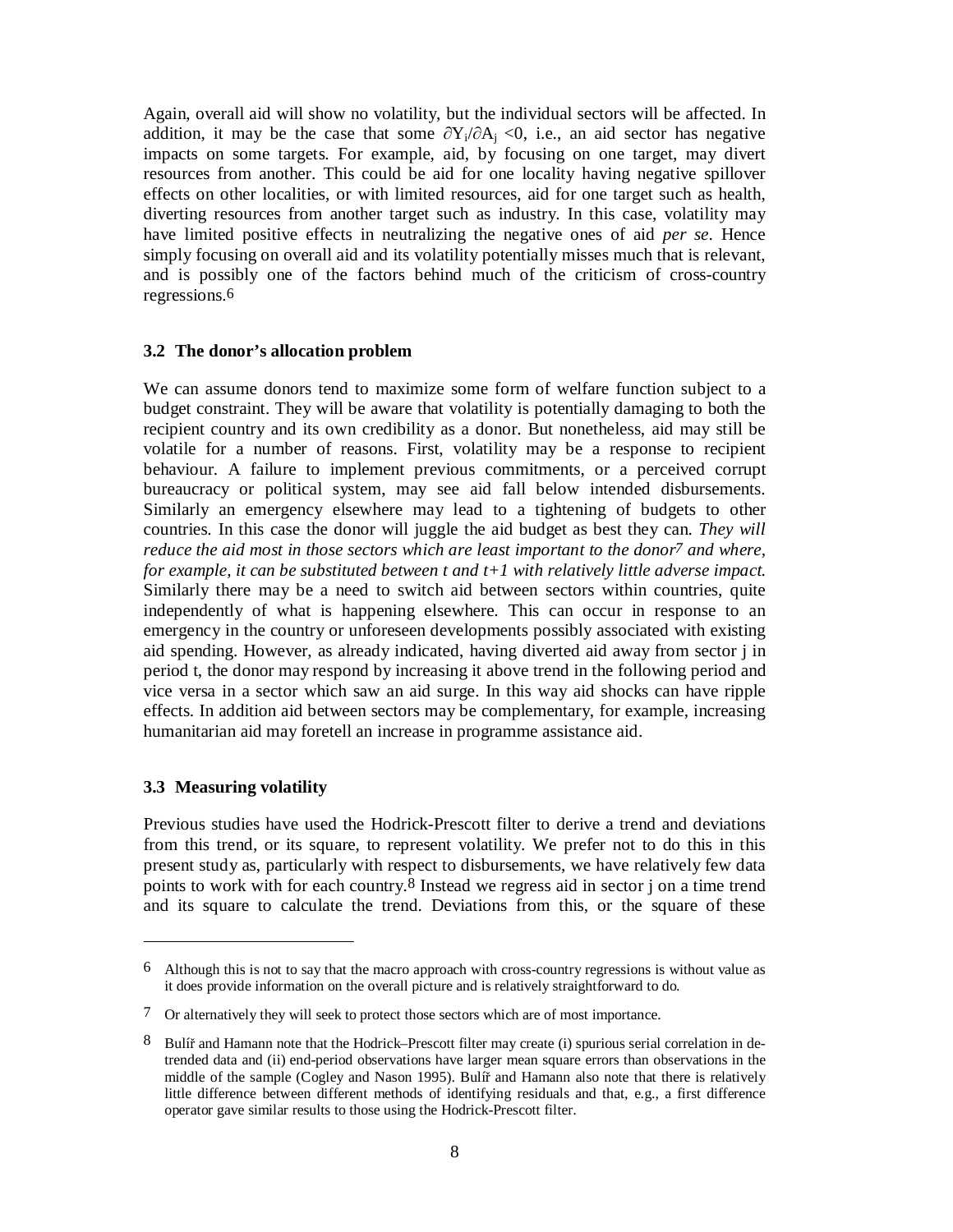deviations suitably defined, are then assumed to represent positive and negative volatility. However, this leaves us with the possibility that some predicted aid values may be negative; we therefore impose a lower bound of zero and adjust the measures of volatility accordingly.9 Each trend is fitted for one country at a time. Thus, in common with the literature, we fit a trend over a period t1 to t2. Deviations from this trend, or the square of, represent volatility. This assumes that in early periods close to t1, recipient countries are aware of this trend; that if aid, for example, rises steadily over the period, they are aware of this right at the beginning of the period and it does not take them by surprise. It is not obvious this is the case and certainly at the beginning of a sustained period of growth or decline in the aid budget, the recipient country may be surprised, or at least partially surprised. Even if not surprised, even if the change is anticipated, they may well have difficulties in responding to change or harbour doubts as to whether donors will fulfil commitments.10

#### **4 Data**

l

The DAC has been tracking aggregate information about aid since 1960. The CRS was established in 1973 to collect more detailed information about individual aid loans, and later grants, to complement the recording of aggregate flows. There are two sets of data on aid, relating to commitments and disbursements. Commitments represent 'a firm obligation, expressed in writing and backed by the necessary funds, undertaken by an official donor to provide specified assistance to a recipient country or a multilateral organization'. On the DAC website it further clarifies that 'bilateral commitments are recorded in the full amount of expected transfer, irrespective of the time required for the completion of disbursements'. Disbursements are the 'release of funds to or the purchase of goods or services for a recipient; by extension, the amount thus spent. They record the actual international transfer of financial resources, or of goods or services valued at the cost to the donor'.

The CRS has been used in many of the recent analyses on aid volatility and aid impact (e.g., Fielding and Mavrotas 2008; Neanidis and Varvarigos 2009; Clemens, Radelet and Bhavnani 2004). But there are doubts about its suitability in early years. The completeness of CRS commitments for DAC members has improved from 70 per cent in 1995 to over 90 per cent in 2000 and reached nearly 100 per cent starting from the 2003 flows. With respect to CRS disbursements, before 2002 the annual coverage was below 60 per cent, while it has been around and over 90 per cent since 2002 and reached nearly 100 per cent starting with the 2007 flows. Thus the OECD warns against using the earlier data for sectors of analysis and these data on the main database are available only since 1995 for commitments and since 2002 for disbursements. As a consequence, 2002 represents the start date for the sample period we use in this paper.

The term 'aid sector' signifies the sector of the recipient's economy that the aid activity is designed to assist, e.g., health, energy and agriculture. Some contributions are not targeted to a specific sector, e.g., balance-of-payments support, debt relief, emergency

<sup>9</sup> With relatively little data on disbursements, we had problems in estimating Tobit regressions for individual countries.

<sup>10</sup> We note these issues, but in this paper do not explore them any further.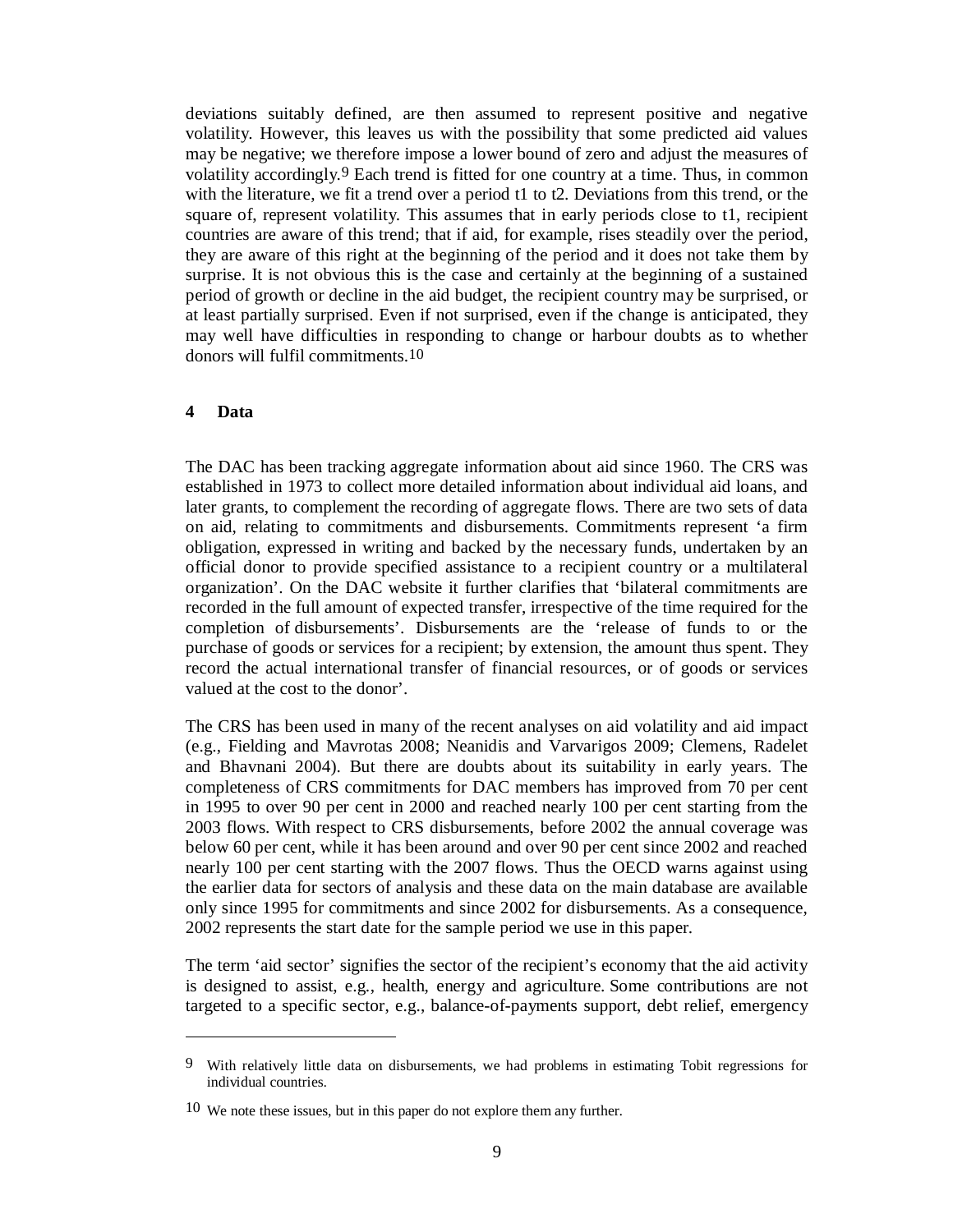aid. These are called 'non-sector allocable aid'. But all the data are derived from the section of the database termed 'sector', which is why we use this generic term in this paper. The aid activity database registers information on the purpose of aid using a sector classification specifically developed to track aid flows and to permit measuring the share of each sector or other sector category in total aid. For activities cutting across several sectors, either a multi-sector sector code or the code corresponding to the largest component of the activity is used.

We analyse all the main sectors, or their constituent parts, but not all of the subsectors. Instead we focus on the social and production subsectors. Specific details on the data can be found in an appendix. In order to be able to make valid comparisons between countries, we need to normalize aid in some manner. In this paper we choose to do this by taking aid as a proportion of recipient country GDP. The pros and cons of the various alternatives are discussed in Hudson and Mosley (2008a). However, in this case we are focused on comparing aid volatility between different aid sectors rather than between aid and some other revenue variable such as government expenditure. In this case, in relative terms, the various differences between different normalization procedures are less important. We focus our analysis on disbursements rather than commitments, as these represent actual aid flows rather than the promises of flows. The data are available for different donors as well as different types of aid. We focus on ODA for all donors.

Table 2 shows us information on both disbursements and commitments over the shorter time period for which disbursements are available. Judged by the coefficient of variation, the most volatile aid sectors are refugee, debt, humanitarian, NGO and industry. Among the most stable are the three social infrastructure categories, together

|                |             |       | Commitments                    |       | <b>Disbursements</b> |                                    |        |                      |       |                               |  |
|----------------|-------------|-------|--------------------------------|-------|----------------------|------------------------------------|--------|----------------------|-------|-------------------------------|--|
|                | Coeff<br>of |       | variation Mean Skewness Median |       | Adj.<br>coeff of     | Coeff<br>of<br>variation variation |        | Mean Skewness Median |       | Adj.<br>coeff of<br>variation |  |
| Total          | 1.474       | 9.502 | 4.173                          | 4.284 | 0.868                | 1.655                              | 10.002 | 4.477                | 3.719 | 0.974                         |  |
| Health         | 2.138       | 0.576 | 4.771                          | 0.11  | 1.664                | 1.784                              | 0.606  | 3.624                | 0.155 | 0.891                         |  |
| Education      | 2.053       | 0.853 | 5.034                          | 0.249 | 1.486                | 1.704                              | 0.866  | 3.723                | 0.325 | 0.742                         |  |
| Other social   | 2.035       | 1.249 | 6.988                          | 0.407 | 1.277                | 1.940                              | 1.194  | 7.935                | 0.449 | 0.982                         |  |
| Industry       | 3.487       | 0.142 | 8.507                          | 0.011 | 3.039                | 2.760                              | 0.124  | 7.174                | 0.019 | 2.169                         |  |
| Other prod.    | 1.863       | 0.654 | 4.467                          | 0.176 | 1.463                | 1.680                              | 0.497  | 4.597                | 0.172 | 0.978                         |  |
| Infrastructure | 1.903       | 1.446 | 4.612                          | 0.335 | 1.548                | 1.583                              | 0.977  | 3.175                | 0.313 | 0.887                         |  |
| Government     | 2.811       | 0.892 | 14.870                         | 0.185 | 2.135                | 2.885                              | 0.873  | 16.956               | 0.231 | 2.162                         |  |
| PA             | 2.630       | 1.210 | 7.176                          | 0.100 | 2.175                | 2.977                              | 1.078  | 9.571                | 0.082 | 2.432                         |  |
| Debt           | 5.605       | 0.813 | 16.570                         | 0.000 | 5.165                | 4.379                              | 2.107  | 7.734                | 0.001 | 3.878                         |  |
| Humanitarian   | 3.693       | 0.682 | 7.336                          | 0.028 | 2.506                | 3.510                              | 0.637  | 7.403                | 0.034 | 1.927                         |  |
| Multi-sector   | 2.517       | 0.805 | 6.789                          | 0.219 | 1.889                | 2.826                              | 0.720  | 7.002                | 0.215 | 1.441                         |  |
| Refugees       | 7.186       | 0.034 | 15.677                         | 0.000 | 6.658                | 7.691                              | 0.055  | 22.008               | 0.000 | 7.089                         |  |
| <b>NGOs</b>    | 3.477       | 0.022 | 6.926                          | 0.001 | 2.666                | 2.230                              | 0.065  | 5.386                | 0.011 | 1.302                         |  |

Table 2 Summary data on variability, 2002-09

Notes: For definitions, included the adjusted coefficient of variation, see Table 1. PA denotes programme assistance. Some small sectors have been omitted from the table, e.g., rated to administration costs.

Source: Compiled by the author based on data from the CRS database as detailed in the Appendix.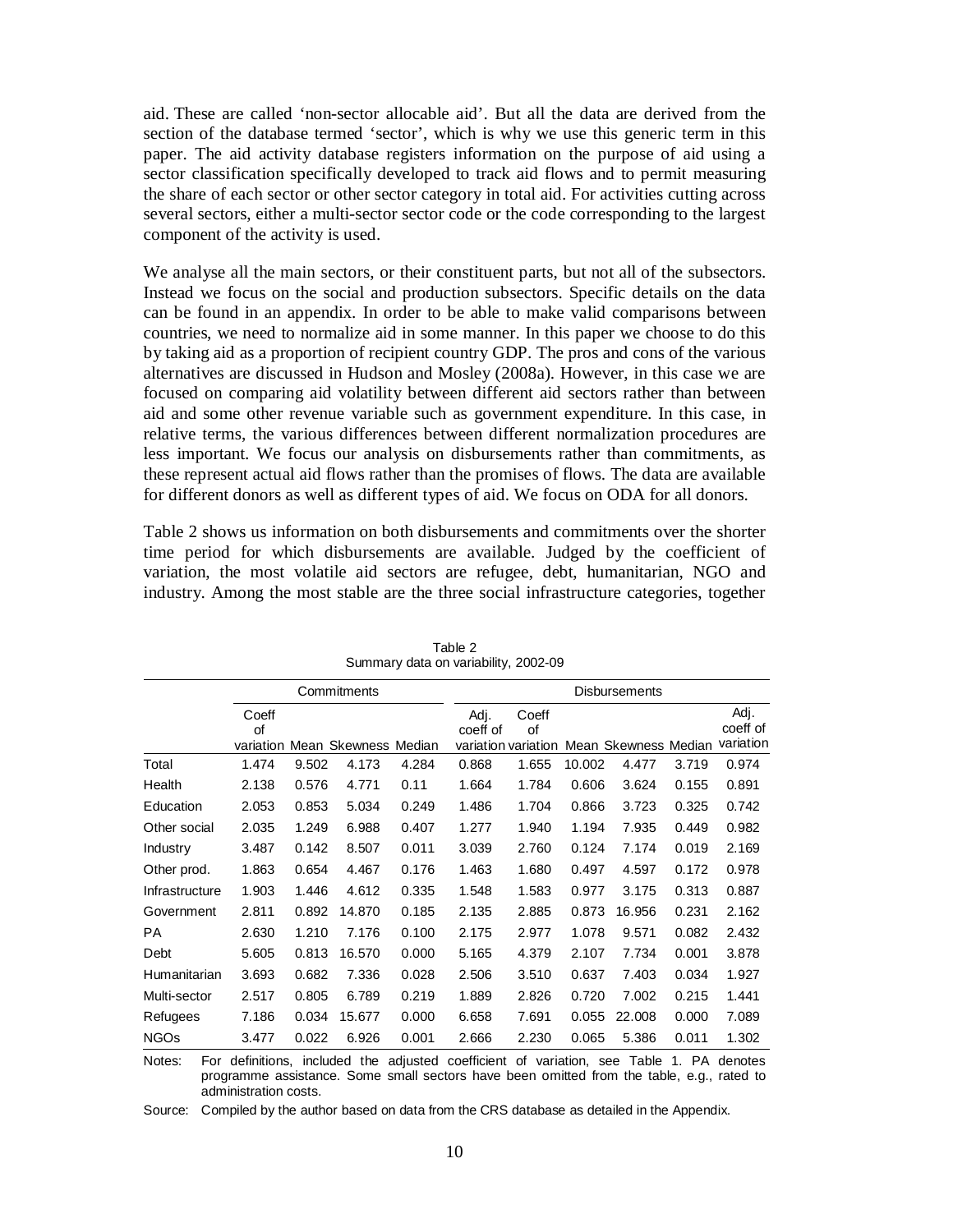with 'other production' (relating to non-industry production), in which agriculture figures prominently. Agriculture is often seen as a vehicle to help the poor, as of course are the three social infrastructure categories. This tentatively suggests that this is a factor influencing donors' decisions on what sectors to protect from volatility. Aid to refugees, and governments is also heavily skewed to the right, suggesting that large positive shocks are more frequent than negative ones. These figures may reflect differences between, rather than within, countries. Hence, the adjusted coefficient of variation, defined in Table 1, corrects for this focusing on variations within countries. The remaining columns give information on median aid and skewness. It is apparent that volatility with respect to disbursements is slightly greater than that for commitments for total aid. But for most sectors the reverse is the case; that is, actual sector volatility is less than 'planned volatility', as reflected by commitments. Of course it must be borne in mind that lumpy commitments may be smoothed out over a several year disbursement period. But it does tentatively suggest that planned donor volatility is constrained by reality. As already emphasized, the measures in this table give an indication of the variability of aid, but not volatility as defined in the literature. It is to this we now turn.

# **5 Results**

 $\overline{a}$ 

In this section we seek to (i) disaggregate aid volatility into its different sectors, (ii) then analyse the volatility of individual sectors, (iii) identify any trends, albeit over a very short time period and (iv) analyse the extent to which different aid sectors impact on different target variables.

# **5.1 The makeup of overall volatility**

We begin by examining the causes of volatility in terms of linking overall volatility with its component parts. As Fielding and Mavrotas (2008) emphasize, the variance of a variable made of n components is the sum of the n variances plus twice each of the covariances. Hence for three components, it is  $\sigma_1^2 + \sigma_2^2 + \sigma_3^2 + 2\sigma_{12} + 2\sigma_{13} + 2\sigma_{23}$ . Thus the overall variance can exceed or fall short of the sum of each of the components, or sector, variances depending upon the signs of the covariances.

Table 3 shows the average volatility of total disbursements in the first column and the sum of the sector volatilities in the final column. The figures in this final column relate to the mean of this composite variable. This is different to the sum of individual sector means, which is partly why the sum of individual columns differs from this final column.11 There are substantial differences between the first and the final columns, but the correlation between the two is very high. Hence in an OLS regression of total aid volatility on summed sector volatility across all years and countries, the  $R^2$  is 0.89. The difference between the two is due to the covariances between the different sectors impacting on total aid volatility. It is not a simple story of one being consistently greater than the other, indicating that in some years the net effect of the covariances is negative

<sup>11</sup> In addition, these aid sectors do not sum to total aid as some small sectors have been omitted, e.g. related to refugees.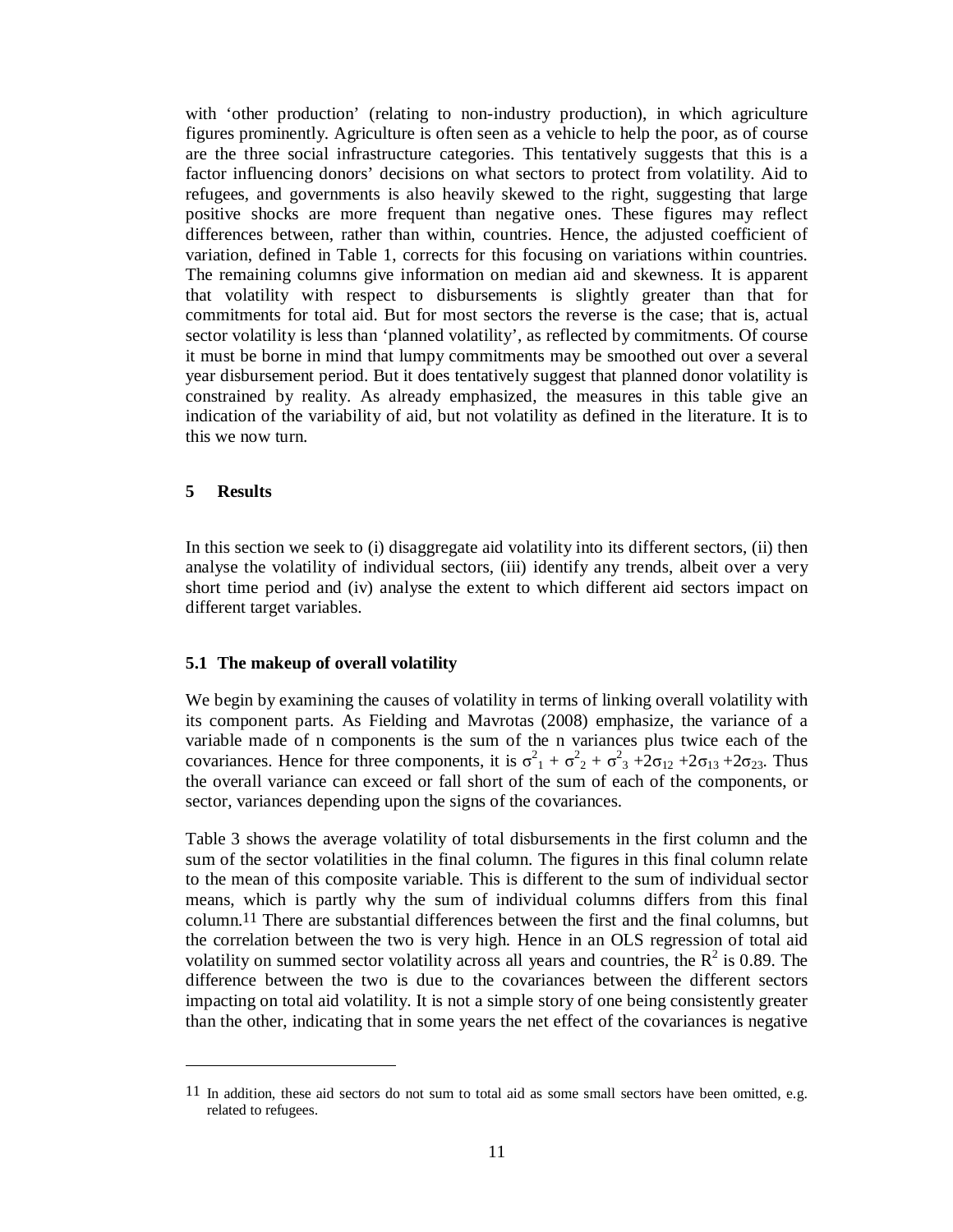|                  |              | Total aid   |         |                   |           |        |                 |                    |          |                     |                  |                |       | Sum of              |
|------------------|--------------|-------------|---------|-------------------|-----------|--------|-----------------|--------------------|----------|---------------------|------------------|----------------|-------|---------------------|
|                  | Total<br>aid | net<br>debt | Debt    | Humani-<br>tarian | Education | Health | Other<br>social | Infrastruc<br>ture | Industry | Other<br>production | Multi-<br>sector | Govern-<br>men | PA    | sector<br>variances |
|                  |              |             |         |                   |           |        |                 |                    |          |                     |                  |                |       |                     |
| Mean             |              |             |         |                   |           |        |                 |                    |          |                     |                  |                |       |                     |
| 2002             | 20.282       | 2.842       | 20.602  | 0.242             | 0.073     | 0.02   | 0.613           | 0.118              | 0.025    | 0.058               | 0.067            | 0.044          | 0.222 | 22.168              |
| 2003             | 41.441       | 3.014       | 47.356  | 0.308             | 0.236     | 0.05   | 0.445           | 0.22               | 0.049    | 0.091               | 0.396            | 0.106          | 1.519 | 51.019              |
| 2004             | 24.926       | 4.113       | 19.759  | 1.011             | 0.227     | 0.11   | 0.955           | 0.29               | 0.025    | 0.215               | 0.418            | 0.325          | 2.178 | 25.648              |
| 2005             | 49.738       | 7.45        | 39.836  | 1.471             | 0.122     | 0.18   | 0.355           | 0.429              | 0.034    | 0.056               | 0.191            | 1.652          | 0.362 | 45.406              |
| 2006             | 132.19       | 7.371       | 123.33  | 0.491             | 0.078     | 0.09   | 0.279           | 0.12               | 0.028    | 0.057               | 0.179            | 1.906          | 0.608 | 127.3               |
| 2007             | 31.94        | 13.268      | 29.846  | 0.536             | 0.129     | 0.11   | 0.828           | 0.387              | 0.109    | 0.217               | 0.095            | 16.603         | 1.229 | 50.168              |
| 2008             | 96.562       | 4.67        | 69.365  | 0.133             | 0.044     | 0.07   | 0.176           | 0.418              | 0.035    | 0.077               | 0.38             | 1.699          | 9.438 | 81.85               |
| 2009             | 41.963       | 5.489       | 21.944  | 0.263             | 0.05      | 0.07   | 0.266           | 0.148              | 0.019    | 0.049               | 0.129            | 0.49           | 2.869 | 26.326              |
| 90th percentile  |              |             |         |                   |           |        |                 |                    |          |                     |                  |                |       |                     |
| 2002             | 32.302       | 2.98        | 24.261  | 0.059             | 0.081     | 0.05   | 0.237           | 0.237              | 0.016    | 0.064               | 0.077            | 0.122          | 0.405 | 28.856              |
| 2003             | 24.59        | 6.001       | 11.829  | 0.202             | 0.198     | 0.092  | 0.466           | 0.466              | 0.043    | 0.102               | 0.148            | 0.226          | 0.633 | 24                  |
| 2004             | 59.55        | 4.48        | 35.416  | 0.267             | 0.189     | 0.09   | 0.671           | 0.671              | 0.023    | 0.094               | 0.078            | 0.258          | 0.741 | 65.693              |
| 2005             | 85.808       | 9.568       | 74.398  | 1.468             | 0.196     | 0.084  | 0.474           | 0.474              | 0.013    | 0.108               | 0.158            | 0.247          | 0.587 | 84.566              |
| 2006             | 415.27       | 3.664       | 405.729 | 0.37              | 0.221     | 0.066  | 0.317           | 0.317              | 0.007    | 0.07                | 0.105            | 0.269          | 0.948 | 427.11              |
| 2007             | 96.419       | 6.73        | 71.407  | 0.541             | 0.141     | 0.092  | 0.279           | 0.279              | 0.012    | 0.114               | 0.103            | 0.172          | 1.684 | 83.105              |
| 2008             | 29.789       | 3.667       | 22.632  | 0.08              | 0.075     | 0.11   | 0.593           | 0.593              | 0.018    | 0.113               | 0.155            | 0.18           | 0.856 | 28.027              |
| 2009             | 19.678       | 3.822       | 7.721   | 0.085             | 0.042     | 0.059  | 0.394           | 0.394              | 0.012    | 0.046               | 0.08             | 0.112          | 0.608 | 14.387              |
| Mean adjusted CV |              |             |         |                   |           |        |                 |                    |          |                     |                  |                |       |                     |
|                  | 0.274        | 0.199       | 1.031   | 0.34              | 0.162     | 0.191  | 0.18            | 0.237              | 0.509    | 0.25                | 0.212            | 0.307          | 0.344 |                     |

Table 3 Volatility: Aid disbursements, 2002-09

Notes: For definitions see Table 1. PA denotes programme assistance. The final column relates to the sum of volatility in the individual aid sectors, not all of whom are included in the previous columns. Some small sectors have been omitted from the table, e.g., related to refugees and NGOs

Source: Compiled by the author based on data from the CRS database as detailed in the Appendix.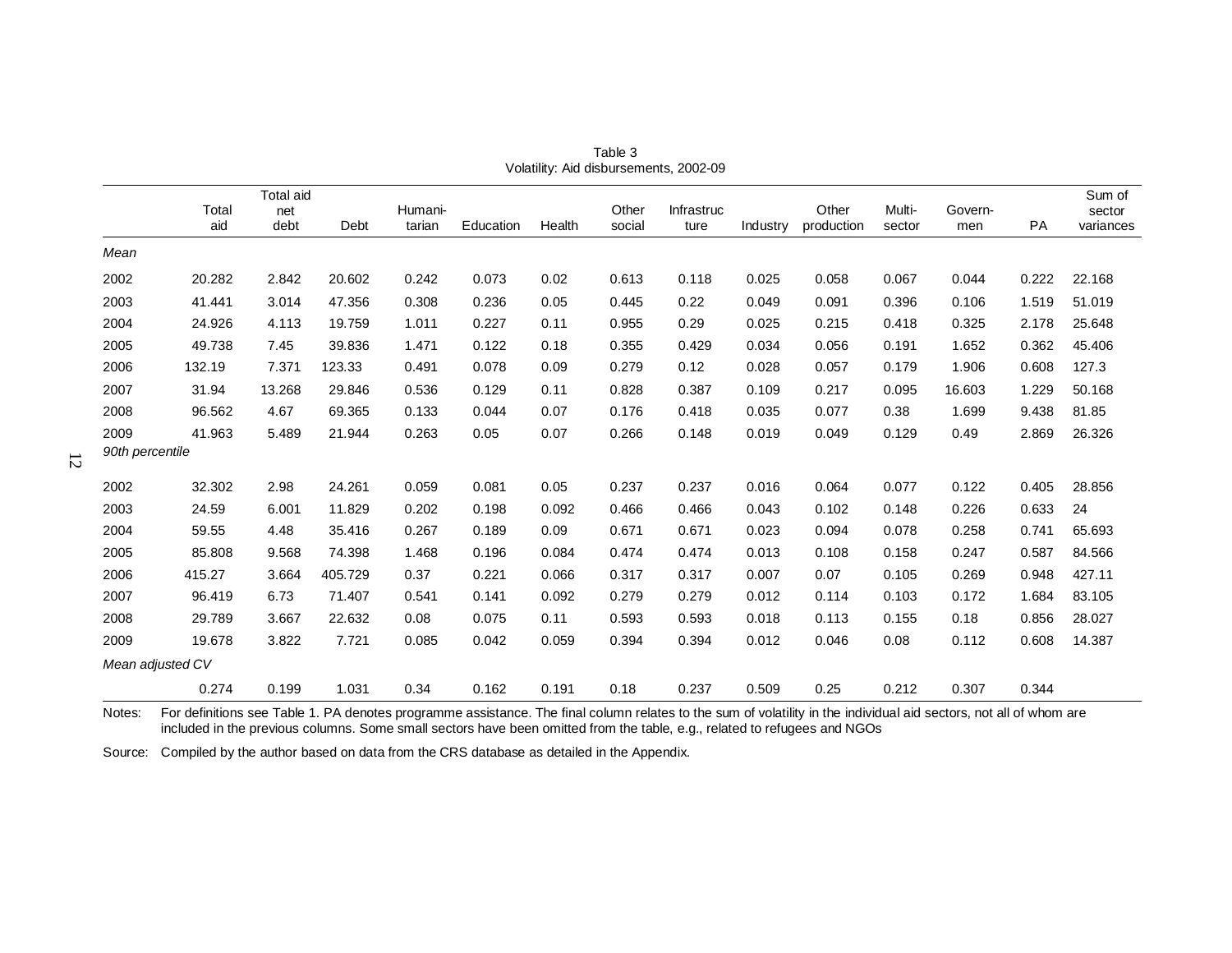and in others it is positive. Thus in 2004 individual sector volatilities compensated each other to reduce total volatility, whereas in 2009 the reverse was the case. It is a mute question as to which is the better indicator of aid volatility, that relating to total aid or that to the sum of its constituent parts. However, as already indicated, it seems reasonable to argue that it is more the latter, as the damage done to health, education and industry cannot really be reduced/increased because they are negatively/positively correlated with each other. If this is accepted, then it follows that a measure of aid volatility based on total aid is limited. Indeed arguably the problem is worse than this, as a single sector in itself is likely to be made of multiple subsectors, for example, in different localities.12

The remaining columns relate to individual sector volatility. The most important sectors in explaining total volatility are debt aid followed by government aid and programme assistance aid. Debt volatility in particular goes a long way to explaining total volatility. Take this out of the picture, as in the second column, and aid disbursements appear substantially less volatile. However, being averages the figures are misleading to an extent, as they are substantially affected by outliers. This is reflected in the figures for the 90th percentile. The peak year for total volatility as measured by the mean is 2006, followed by 2008. But for the 90th percentile it is the cluster of years 2005 to 2007. The dominant factor in both 2006 and 2008 is the volatility of debt aid. However in 2007 aid to government also showed considerable volatility.

These data tell us the most important sectors in determining overall volatility, but do not tell us which sectors are most volatile. To find this, we need to remove the scale factor. Dividing the square root of the error squared term<sup>13</sup> for aid sector A by the average level of A's aid over all years, in a manner similar to the coefficient of variation, achieves this. The result is shown in the final row of Table 3. We now get a very different picture. Debt aid is still the most volatile. But aid for the social sectors, including education and health, tends to exhibit low volatility, indeed now less than overall volatility. Apart from debt aid, the most volatile sectors are industry, programme assistance (PA) and government aid.

# **5.2 Trends in volatility**

 $\overline{a}$ 

Finally, in this section we examine whether there are any visible trends in volatility. We again focus on disbursements. We regress the square root of volatility14 on a trend and squared trend, and use the coefficients to calculate a nonlinear trend. We use country fixed effects to allow for systematic country differences. The curves for total debt, with aid netted out, and infrastructure, are shown in Figure 1. The trend variables are jointly significant at the 5 per cent level. We can see volatility appears to increase until about 2006 after which it begins to decline. This nonlinear pattern, although not necessarily with the same turning point, is repeated for education and humanitarian aid, as can be seen from Figure 2. The trend variables were jointly significant at the 1 per cent level in

 $12$  This does not mean that the sum of the variances will increase as we get an increased number of more finely defined sub-categories as the variances of these sub-categories will also decline.

<sup>13</sup> From the regression of aid on a trend and trend squared term for each individual country. Thus it is the square root of volatility.

<sup>14</sup> That is, the square root of the squared error term from the trend regression as defined in Table 1.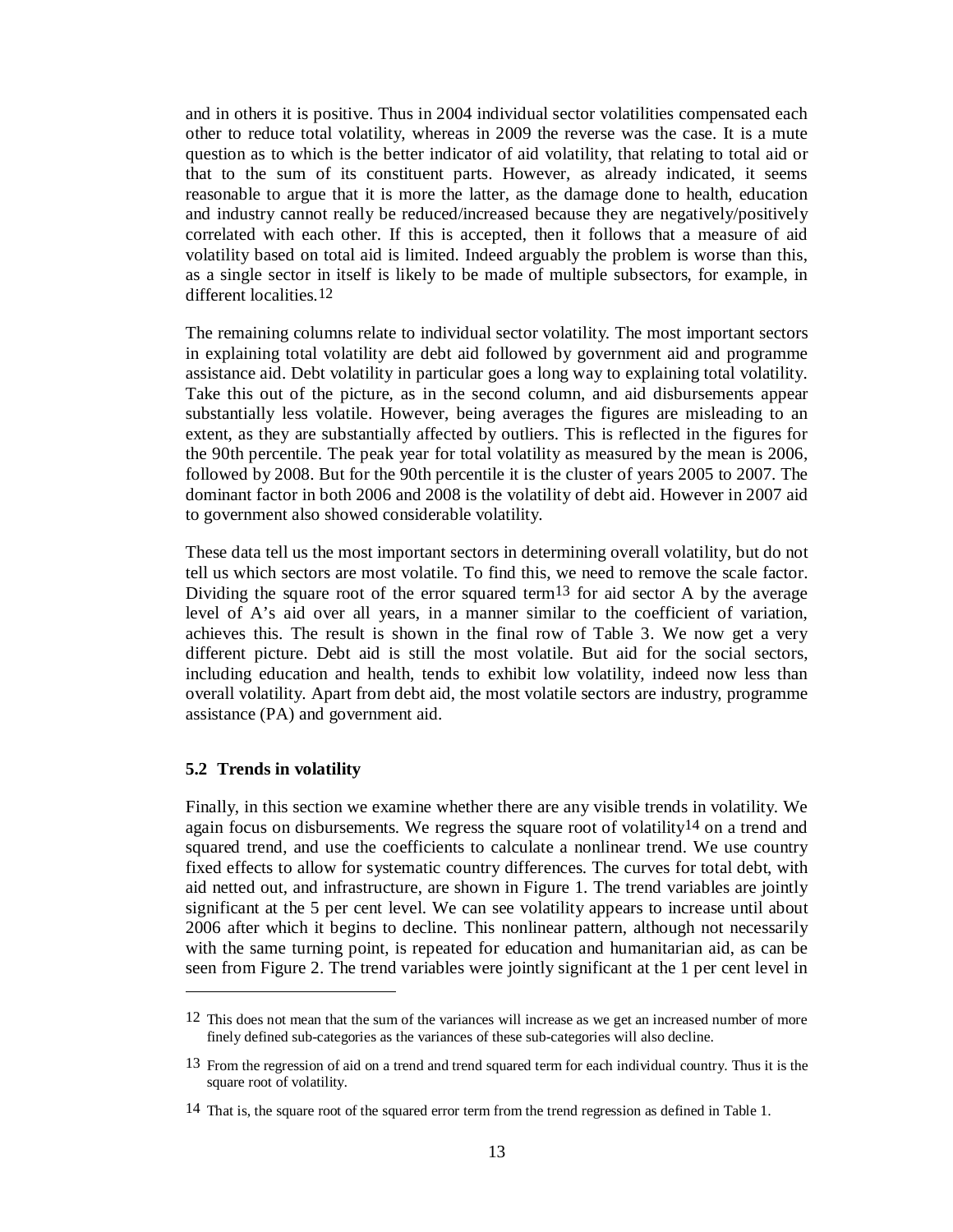both of these equations. However, there was no significant trend in government, programme assistance or industry aid. We noted earlier that 2006 was a peak year for debt aid volatility and it is possible that this had ripple effects on other aid sectors. This is not something we explore in more depth than in the VAR regressions which follow in the next section. Nor do we have a long enough run of data to discern any more general trends. But certainly there is no evidence that aid volatility is increasing.



# **5.3 The dynamics of aid volatility**

In this sector we show the dynamics of aid volatility via a modified VAR on aid volatility with respect to disbursements. Underlying these regressions is the behaviour of donors trying to allocate aid to maximize its impact, given an objective function which contains multiple objectives including health, education, economic development, governance and social development, subject to a budget constraint. In addition, an aid surge, for example, in one sector may foretell a subsequent aid surge in other sectors.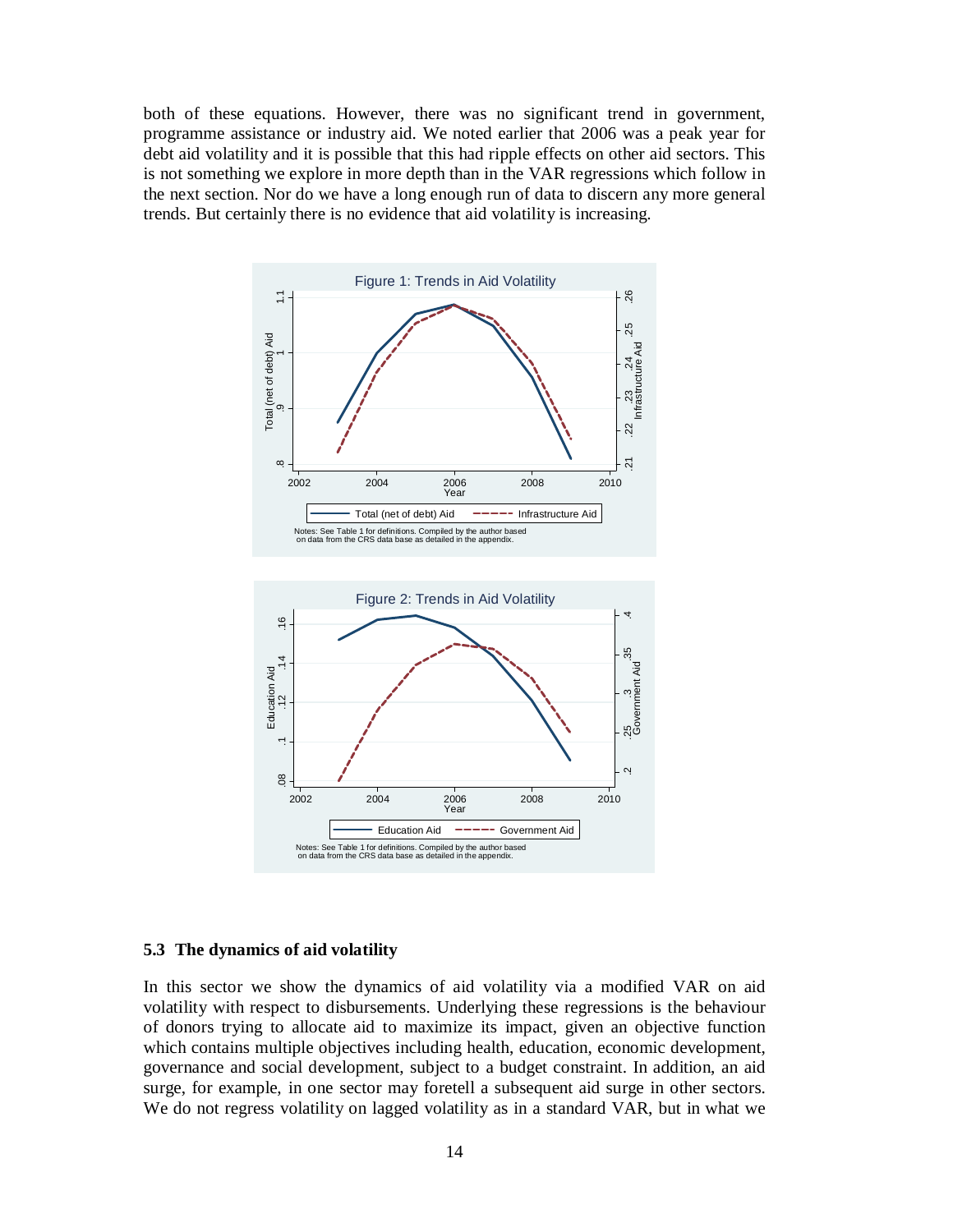term an asymmetric VAR, distinguishing between positive and negative volatility; that is, we regress the error term, rather than the error term squared, on lagged positive and negative errors terms15 as two separate variables. The rationale is that positive aid volatility and negative aid volatility are separate concepts, with separate causes and impacts. Thus there is reason to anticipate that they will have different impacts on future volatility within a VAR structure. If the coefficients are the same, then it is equivalent to a standard VAR. We have only a limited time dimension, but the cross-section element gives a reasonable number of observations. However, because of this we utilize only a first order VAR.

The results are shown in Table 4. We use as our benchmark the 1 per cent level of significance. Focusing first on the own effects, i.e., the impacts of the twin lagged dependent variables, there is a tendency for errors in period t to be at least partially corrected for in the following period. This is the case for five of the 12 negative volatilities and seven of the positive volatilities. There are no significant positive autocoefficients, indicating an absence of shock persistence. It is thus not simply a matter of volatility being limited to a single period and then to return to trend, it is that a positive injection of aid above trend tends to be partially compensated for in the following period by a below-trend level of aid and vice versa for aid below trend. There are also 21 cross-sector impacts, nine relating to positive lagged error terms. Five of these impacts have negative coefficients, indicating a positive error term in sector A spills over to a negative one in sector B. Three of these relate to PA. Of the four positive impacts, all are linked to the government, either government aid *per se* or PA. Turning to the 12 significant cross-impacts pertaining to negative lagged error terms, four relate to government or PA and three each to other social sector and multi-sector aid. The latter is particularly subject to misrecording and also changes in recording. There are no significant spillover effects from health, education, and debt. In terms of the variables affected, there are five significant spillovers in the PA equation, three in the infrastructure equation and two each in the humanitarian, debt, other production and education aid equations. Spillovers thus seem primarily linked to government aid, broadly defined to include PA, both in terms of impact and being impacted upon.

Is the use of an asymmetric VAR justified? Just focusing on the own lagged impact, there is a significant difference in the two coefficients in one equation at the 1 per cent level of significance. It is, however, often more difficult to prove a significant difference between two variables than significance per se, and two other equations have significantly different coefficients at the 5 per cent level of significance and three at the 10 per cent level. The use of an asymmetric VAR thus seems justified.

 $\overline{a}$ 

<sup>15</sup> Where the lagged positive/negative error term takes a value equal to the error term if that is positive/negative, otherwise it takes a value of zero. The dependent variable being the error term is strictly speaking not volatility, but the results give us insights on the dynamic behaviour of positive and negative volatility. The term asymmetric VAR has been used in the literature both in the sense we are using it and where there are variable lag lengths.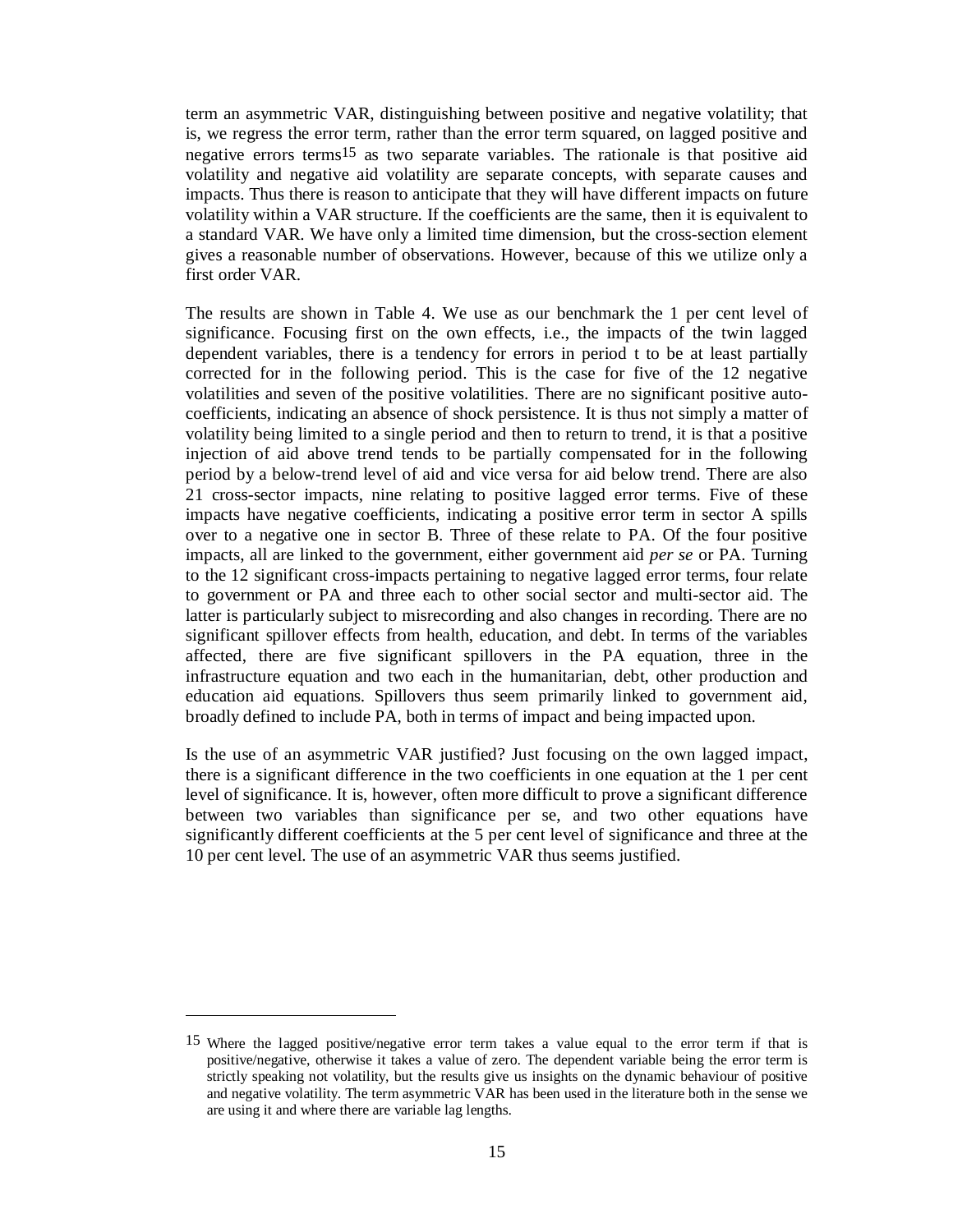|                  |                          |                      |                      |                      |                      | Dynamic impacts of volatility |                      |                      |                      |                       |                     |                                  |
|------------------|--------------------------|----------------------|----------------------|----------------------|----------------------|-------------------------------|----------------------|----------------------|----------------------|-----------------------|---------------------|----------------------------------|
| LHS variable     |                          | Education            | Health               | Other social         | Debt                 | Humani-<br>tarian             | Industry             | Other<br>production  | Infrastruc-<br>ture  | Multi-<br>sector      | Government          | PA                               |
| Lagged variables |                          |                      |                      |                      |                      |                               |                      |                      |                      |                       |                     |                                  |
| Education        | $\overline{\phantom{m}}$ | $-0.4627*$<br>(3.28) | $-0.0004$<br>(0.00)  | 0.2554<br>(1.11)     | $-1.152$<br>(1.70)   | 0.2222<br>(1.24)              | $-0.0246$<br>(0.49)  | 0.1881<br>(1.39)     | 0.1337<br>(0.81)     | $-0.0074$<br>(0.03)   | $-0.6084$<br>(1.23) | 0.9651<br>(2.42)                 |
| Education        | $\ddot{}$                | $-0.0853$<br>(1.21)  | 0.0939<br>(1.33)     | $-0.1507$<br>(0.61)  | $-0.9494$<br>(1.34)  | 0.336<br>(1.45)               | 0.0173<br>(0.60)     | 0.2122<br>(1.82)     | $-0.2754$<br>(2.14)  | 0.0937<br>(1.15)      | $-0.1273$<br>(0.70) | $-0.6803$<br>(2.41)              |
| Health           | $\qquad \qquad -$        | 0.1205<br>(0.41)     | 0.107<br>(0.30)      | $-0.2018$<br>(0.68)  | 0.0839<br>(0.05)     | 0.3477<br>(1.18)              | $-0.0324$<br>(0.62)  | $-0.003$<br>(0.02)   | $-0.3098$<br>(1.50)  | 0.3934<br>(1.02)      | 0.503<br>(1.30)     | $-0.2494$<br>(0.85)              |
| Health           | $\ddot{}$                | $-0.0028$<br>(0.03)  | $-0.4597*$<br>(2.80) | 0.3172<br>(1.03)     | $-0.4254$<br>(0.41)  | 0.3342<br>(1.79)              | $-0.0258$<br>(0.71)  | $-0.1146$<br>(1.65)  | $-0.1717$<br>(2.35)  | 0.00085<br>(0.01)     | $-0.3474$<br>(1.12) | $-0.136$<br>(0.67)               |
| Other social     | $\overline{\phantom{m}}$ | 0.0421<br>(1.31)     | 0.0517<br>(0.57)     | 0.302<br>(1.02)      | $-0.8973$<br>(1.82)  | 0.0612<br>(0.35)              | 0.0655<br>(2.17)     | $-0.0088$<br>(0.32)  | $-0.2533*$<br>(4.43) | $0.1746*$<br>(4.06)   | 0.7257<br>(2.18)    | $-0.3028$ <sup>*</sup><br>(4.08) |
| Other social     | $+$                      | $-0.0326$<br>(2.05)  | 0.0308<br>(2.16)     | $-0.1894*$<br>(4.00) | $-0.4004$<br>(1.52)  | $-0.1137$<br>(1.65)           | $-0.0094$<br>(0.33)  | 0.0224<br>(1.21)     | $-0.0659$<br>(1.32)  | $-0.0643$<br>(1.71)   | 0.1048<br>(0.22)    | $-0.0944$<br>(1.46)              |
| Debt             |                          | 0.0017<br>(0.63)     | 0.0011<br>(0.32)     | $-0.0041$<br>(0.58)  | $-0.6628*$<br>(4.53) | 0.0032<br>(0.55)              | $-0.0019$<br>(0.55)  | 0.0045<br>(1.88)     | 0.0059<br>(1.18)     | $-0.000046$<br>(0.01) | $-0.0622$<br>(1.78) | 0.0145<br>(1.16)                 |
| Debt             | $\ddot{}$                | 0.00047<br>(0.19)    | 0.0016<br>(0.70)     | 0.00038<br>(0.10)    | $-0.2557*$<br>(3.75) | $-0.001$<br>(0.27)            | $-0.0018$<br>(0.59)  | $-0.00076$<br>(0.38) | $-0.0031$<br>(0.47)  | $-0.00066$<br>(0.18)  | $-0.0158$<br>(1.66) | $-0.0133$<br>(1.71)              |
| Humanitarian -   |                          | $-0.0334$<br>(1.32)  | $-0.0914$<br>(1.85)  | 0.0255<br>(0.14)     | 1.343<br>(1.57)      | $-0.3259$<br>(1.13)           | 0.0159<br>(0.40)     | $0.095*$<br>(2.90)   | 0.0365<br>(0.68)     | $-0.0635$<br>(1.53)   | 0.5506<br>(1.04)    | $-0.0847$<br>(0.88)              |
| Humanitarian +   |                          | 0.00031<br>(0.08)    | 0.0188<br>(0.39)     | 0.1599<br>(0.90)     | 0.1691<br>(0.51)     | $-0.2756*$<br>(2.61)          | $-0.0548$<br>(2.40)  | 0.0446<br>(1.03)     | $-0.0601$<br>(2.11)  | 0.0583<br>(2.18)      | $-0.4252$<br>(1.63) | $-0.0399$<br>(0.64)              |
| Industry         | $\overline{\phantom{m}}$ | $-0.0463$<br>(0.29)  | 0.0731<br>(0.56)     | 0.1443<br>(0.17)     | 0.7789<br>(0.24)     | 0.0426<br>(0.12)              | $-0.4395$<br>(2.47)  | $-0.3611$<br>(2.13)  | 0.3038<br>(0.73)     | 0.3452<br>(0.94)      | 0.4575<br>(0.46)    | $-0.0223$<br>(0.10)              |
| Industry         | $\ddot{}$                | $-0.0306$<br>(0.37)  | $-0.1158$<br>(1.27)  | $-0.2117$<br>(0.69)  | $-2.416$<br>(0.81)   | 0.8729<br>(1.48)              | $-0.3532*$<br>(5.15) | 0.0642<br>(0.81)     | $-0.7077*$<br>(3.04) | 0.3762<br>(1.45)      | $-0.5672$<br>(1.08) | $-0.1642$<br>(0.57)              |

16

Table 4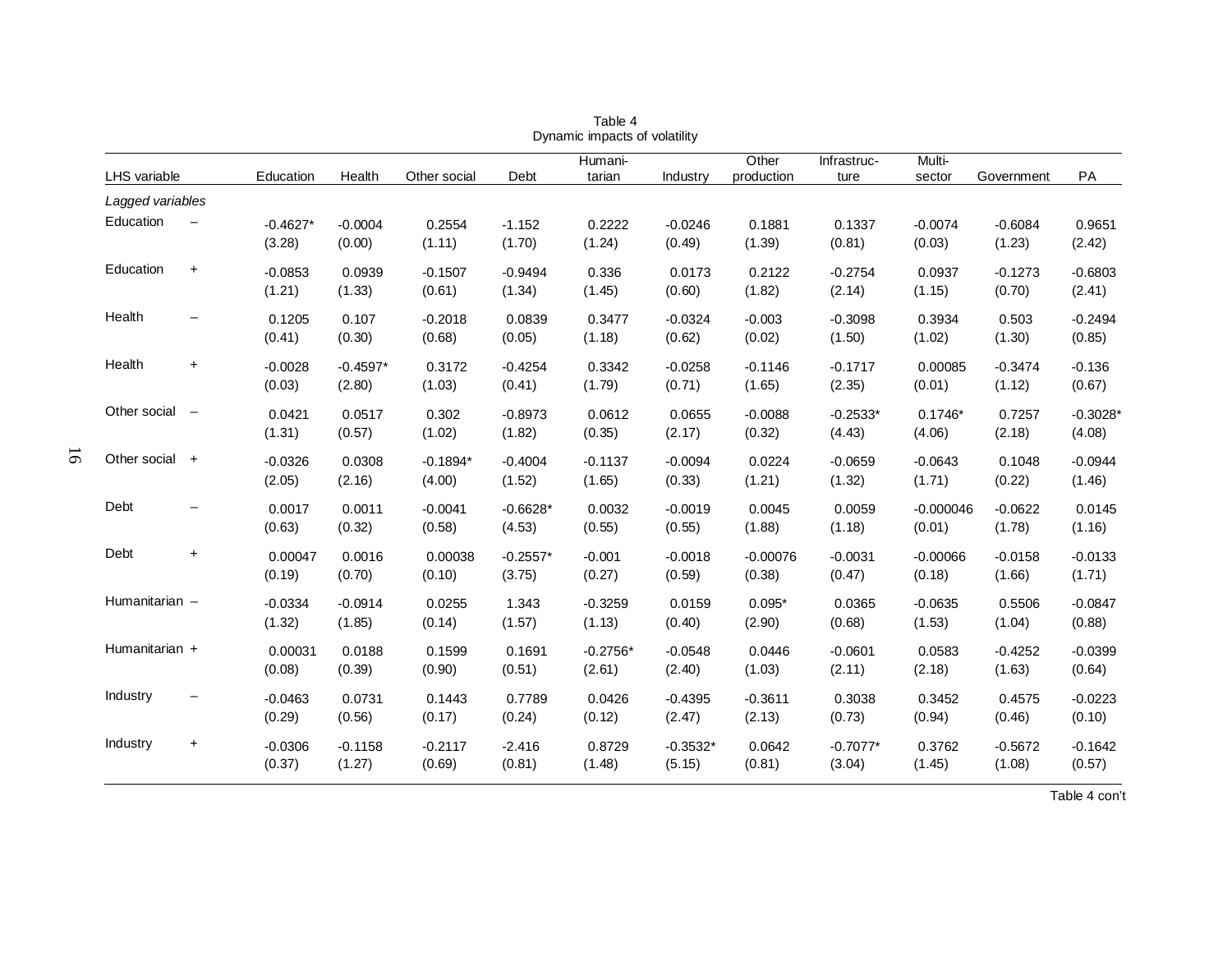| Table 4 (con't) |                               |
|-----------------|-------------------------------|
|                 | Dynamic impacts of volatility |

|                    |                          |            |           |              |           | Humani-   |             | Other      | Infrastruc- | Multi-     |            |            |
|--------------------|--------------------------|------------|-----------|--------------|-----------|-----------|-------------|------------|-------------|------------|------------|------------|
| LHS variable       |                          | Education  | Health    | Other social | Debt      | tarian    | Industry    | production | ture        | sector     | Government | PA         |
| Other production - |                          | $-0.1451$  | 0.0229    | $-0.1856$    | $-1.032$  | 0.0632    | 0.0296      | $-0.3265$  | $-0.3726$   | $-0.0399$  | 0.1063     | $-0.4116$  |
|                    |                          | (1.12)     | (0.28)    | (1.92)       | (1.09)    | (0.40)    | (0.91)      | (2.09)     | (1.88)      | (0.22)     | (0.25)     | (2.54)     |
| Other production + |                          | $-0.1249*$ | 0.1352    | $-0.1986$    | $-1.987$  | $-0.1234$ | 0.0114      | $-0.2501$  | 0.046       | $-0.0304$  | $-0.1399$  | $-0.1074$  |
|                    |                          | (2.86)     | (1.11)    | (1.35)       | (1.01)    | (0.84)    | (0.43)      | (2.34)     | (0.25)      | (0.56)     | (0.74)     | (0.79)     |
| Infrastructure     | $\overline{\phantom{m}}$ | 0.1311     | 0.1393    | 0.1538       | 0.944     | $-0.2063$ | $-0.0371$   | 0.1756     | $-0.3043*$  | 0.1178     | $-0.5952$  | $-0.4538*$ |
|                    |                          | (2.00)     | (1.88)    | (0.97)       | (1.34)    | (1.52)    | (0.78)      | (1.22)     | (2.67)      | (0.63)     | (0.98)     | (3.32)     |
| Infrastructure     | $\ddot{}$                | 0.053      | 0.00029   | 0.0627       | $-0.3614$ | $-0.1301$ | $-0.000026$ | $-0.0017$  | $-0.1878$   | $-0.029$   | 0.1735     | 0.1523     |
|                    |                          | (1.21)     | (0.01)    | (0.75)       | (0.62)    | (1.11)    | (0.00)      | (0.04)     | (2.13)      | (0.42)     | (0.82)     | (1.28)     |
| Multi-sector       | $\qquad \qquad -$        | $-0.1657*$ | $-0.1785$ | $-0.0471$    | 0.2203    | $-0.0163$ | $-0.0465$   | $-0.1093$  | 0.0442      | $-0.6722*$ | $-0.2619$  | $0.7136*$  |
|                    |                          | (2.77)     | (1.76)    | (0.74)       | (0.49)    | (0.23)    | (1.65)      | (1.24)     | (0.71)      | (5.55)     | (1.19)     | (4.02)     |
| Multi-sector       | $\ddot{}$                | $-0.1249$  | 0.1662    | 0.4938       | 1.617     | 0.2043    | $-0.0042$   | 0.0228     | $-0.1932$   | $-0.2189$  | $-0.0894$  | $-0.0594$  |
|                    |                          | (0.69)     | (0.87)    | (1.93)       | (1.49)    | (1.28)    | (0.14)      | (0.36)     | (1.78)      | (1.01)     | (0.26)     | (0.13)     |
| Government         | $\qquad \qquad -$        | 0.0446     | 0.0654    | $-0.2077$    | $1.631*$  | 0.0342    | $-0.0519$   | $0.0255*$  | 0.0499      | $-0.0334$  | $-0.9692*$ | $0.5257*$  |
|                    |                          | (1.62)     | (1.44)    | (2.20)       | (5.33)    | (0.59)    | (2.21)      | (2.69)     | 1.58        | (0.62)     | (4.71)     | (6.06)     |
| Government         | $\ddot{}$                | $-0.0095$  | $-0.0083$ | $-0.0017$    | 1.606*    | $-0.0882$ | 0.0064      | 0.0163     | 0.0493      | $-0.0487$  | $-0.2625*$ | $0.6807*$  |
|                    |                          | (0.87)     | (1.11)    | (0.04)       | (6.39)    | (1.93)    | (0.99)      | (1.58)     | (1.69)      | (1.64)     | (6.21)     | (15.46)    |
| PA                 |                          | $-0.0943$  | $-0.0996$ | 0.076        | 0.0769    | $0.2403*$ | 0.00041     | 0.0301     | $-0.1322$   | $-0.1243$  | $-0.3273$  | $-0.2146$  |
|                    |                          | (1.88)     | (1.68)    | (1.58)       | (0.20)    | (2.90)    | (0.01)      | (1.26)     | (2.01)      | (2.18)     | (1.08)     | (1.38)     |
| <b>PA</b>          | $\ddot{}$                | 0.0206     | 0.0353    | $-0.0987*$   | 0.1496    | $0.0839*$ | $-0.0379*$  | 0.0077     | $0.0463*$   | $-0.0135$  | $-0.4141*$ | $-0.316*$  |
|                    |                          | (1.38)     | (2.29)    | (4.10)       | (0.75)    | (3.73)    | (4.31)      | (0.91)     | (2.80)      | (0.66)     | (6.00)     | (4.91)     |
| Asymmetry          |                          | 5%         | ns        | 10%          | 5%        | ns        | ns          | 10%        | ns          | 10%        | 1%         | ns         |
| Observations       |                          | 957        | 957       | 957          | 957       | 957       | 957         | 957        | 957         | 957        | 957        | 957        |
| $X^2$              |                          | 1672       | 2052      | 1861         | 1100      | 3450      | 1300        | 288.3      | 1244        | 7905       | 1100       | 5600       |

Notes: Regressions based on aid disbursements, regressing the errors on lagged positive and negative errors. Regressions estimated by random effects over the period 2003-09. \* denotes significance at the 1% level of significance. Standard errors estimated using the correction for clustering at the country level. PA denotes programme assistance. Asymmetry relates to whether the coefficients on the two lagged dependent variables are significantly different. ns denotes 'not significant'. X2 denotes the likelihood coefficient. The +/- after the variable name indicates whether it relates to positive or negative volatility.

Source: Compiled by the author based on data from the CRS database as detailed in the Appendix.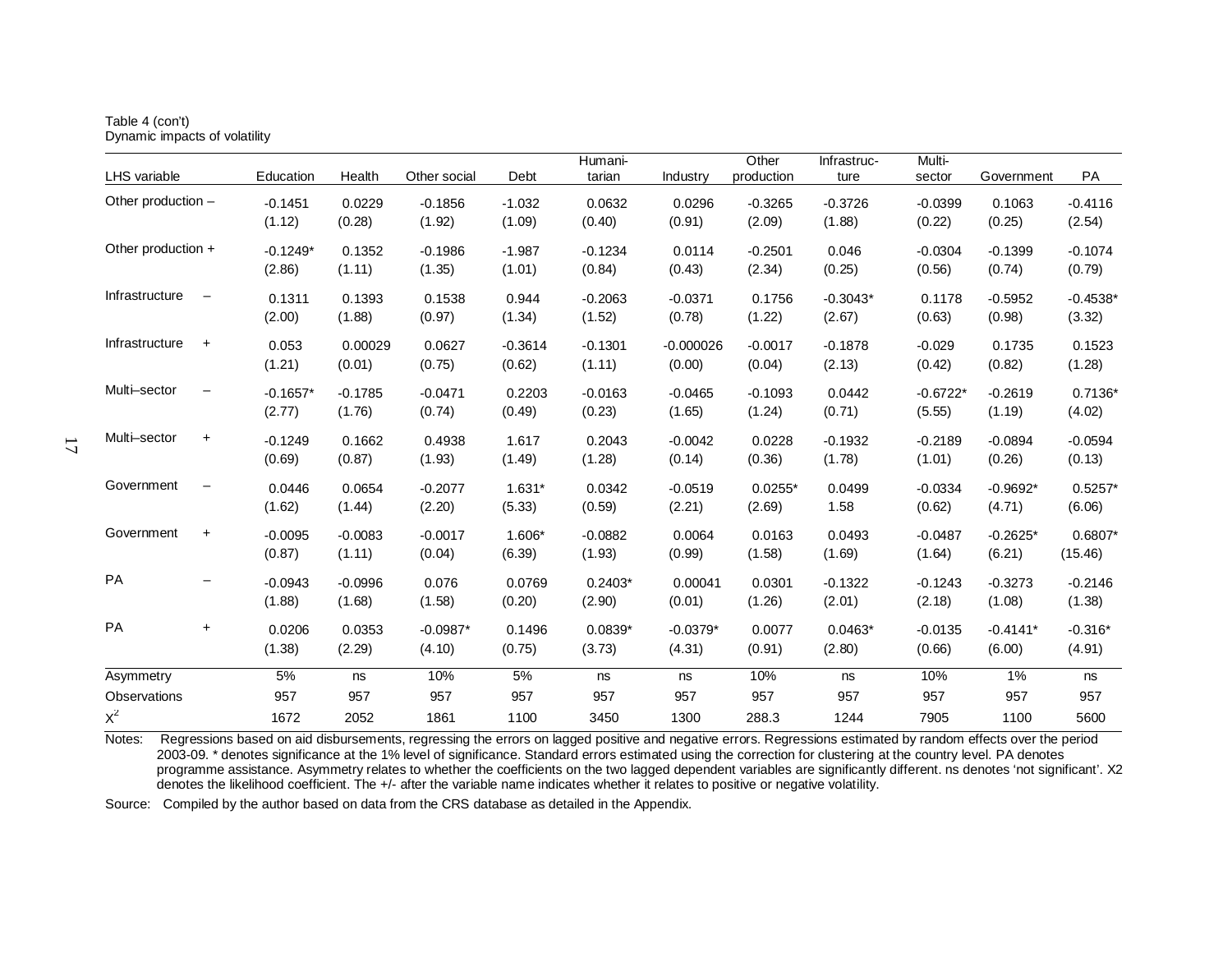# **5.4 The impact of volatility**

In this section we analyse the impact of volatility on several aspects of a country, which in general have not been the subject of much research, at least with respect to the impact of aid. In part this is because some of the data, such as that relating to internet usage, are available only over a limited timeframe. But this timeframe tends to match our data from the CRS database, and in any case with the cross-section data supplementing the timeseries data, there are now sufficient observations to make analysis plausible, even if slightly constrained. In general these target variables tend to show substantial variation over time, albeit often along a trend. The choice of our variables is, in part, dictated by data availability and in part by the fact that they represent a combination of social targets and targets more related to economic efficiency.

Aid is, of course, a flow variable, but many of the variables we analyse have more of the characteristics of a stock variable. Internet usage, e.g., over a limited timeframe will tend to increase and seldom decline. If aid impacts on internet usage, the impact is unlikely to be temporary, but longer lasting, as once someone is a user, they will stay a user. The same is true, to varying degrees, of the other variables we are analysing, Hence, including aid in a normal regression with internet usage as the left hand side variable is not satisfactory as it will only capture a temporary impact.16 For this reason, we model these variables in a similar manner to the impact of aid on GDP or GDP per capita in growth regressions. As with the growth regressions, we include the base year value of the variable, e.g., for death rates, the death rate in the first year of our sample. The coefficient on this will measure convergence and is expected to be negative. We also include year dummy variables to capture general movements in time caused, for example, by technical progress or the diffusion of a new technology. The estimations are done using random effects17 with a correction for heteroscedasticity using the robust or sandwich estimator of the standard errors. In the regressions we use both total aid disbursements and sector specific disbursements.

The results are shown in Table 5. The first equation relates to death rates. Social infrastructure aid, which includes aid for health and education as well as water sanitation, is negatively significant at the 1 per cent level of significance. Positive error terms, however, neutralize this impact. There is, however, no impact from negative error terms. Total aid disbursements were not significant, but base year death rates were with the anticipated negative coefficient indicating convergence across countries. This pattern was repeated in the next two equations linked to male and female primary school completion rates. In both equations social infrastructure aid is significant at the 1 per cent level with a sign which indicates it increases completion rates. As with death rates social infrastructure aid produced better results than aid for specific social sectors such as education aid. This is not surprising: completion rates, e.g., are impacted upon by social factors as well as purely education facilities. For males, the impact of aid is again

 $\overline{a}$ 

<sup>16</sup> Essentially this would be the case even with a lag structure.

<sup>&</sup>lt;sup>17</sup> Random effects was preferred over fixed effects because most of the variation in aid disbursements is between countries, whilst fixed effects only captures within country variations. Bias is unlikely as we are dealing with growth rates, not levels.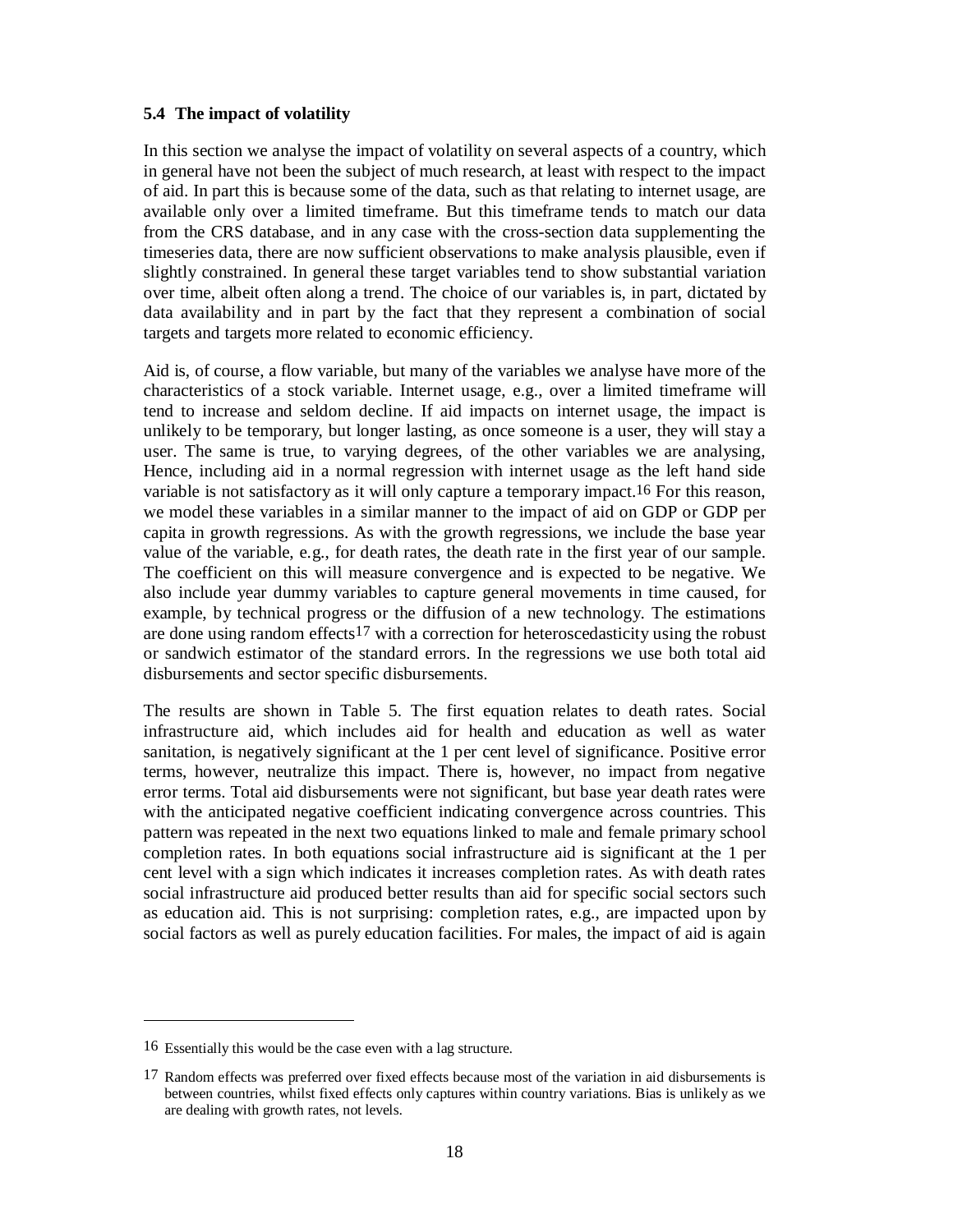|                                          | Target variables: changes in: |                       |                      |                             |                      |  |
|------------------------------------------|-------------------------------|-----------------------|----------------------|-----------------------------|----------------------|--|
|                                          |                               | Completion rate:      |                      |                             |                      |  |
| Aid disbursements                        | Death rate                    | Male                  | Female               | Internet usage Mobile phone |                      |  |
| Social infrastructure                    | $-0.000770**$<br>(3.59)       | $0.0047**$<br>(3.51)  | $0.0052**$<br>(2.87) |                             |                      |  |
| Positive error                           | $0.0011**$<br>(2.63)          | $-0.0245*$<br>(2.08)  | $-0.0192$<br>(1.22)  |                             |                      |  |
| Negative error                           | $-0.00018$<br>(0.44)          | $0.0159**$<br>(2.76)  | $0.0167*$<br>(2.55)  |                             |                      |  |
| Industry                                 |                               |                       |                      | $0.7624*$<br>(2.56)         |                      |  |
| Positive error                           |                               |                       |                      | $-1.173**$<br>(3.18)        |                      |  |
| Negative error                           |                               |                       |                      | $0.501**$<br>(2.69)         |                      |  |
| Infrastructure                           |                               |                       |                      |                             | $0.2449*$<br>(1.96)  |  |
| Positive error                           |                               |                       |                      |                             | $-0.4604$<br>(1.21)  |  |
| Negative error                           |                               |                       |                      |                             | 0.0115<br>(0.05)     |  |
| <b>Total disbursements</b>               | 0.000047<br>(1.42)            | 0.000025<br>(0.09)    | 0.00021<br>(0.57)    | $-0.0006$<br>(0.35)         | 0.0062<br>(0.69)     |  |
| Base year value of dependent<br>variable | $-0.0011**$<br>(5.50)         | $-0.0464**$<br>(3.04) | $-0.046*$<br>(2.10)  | $-0.0057$<br>(1.46)         | $-0.007**$<br>(2.87) |  |
| Constant                                 | 0.0037<br>(1.56)              | 0.004<br>(0.39)       | 0.0075<br>(0.76)     | $0.1736**$<br>(5.28)        | $-0.1092$<br>(0.81)  |  |
| Observations                             | 1032                          | 642                   | 642                  | 1047                        | 1046                 |  |
| $X^2$                                    | 96.71                         | 31.27                 | 26                   | 80.91                       | 119.6                |  |

|                                       | Table 5 |  |
|---------------------------------------|---------|--|
| The impact of aid on specific targets |         |  |

Notes: Regressions estimated by random effects over the period 2002-9 across potentially 154 countries, although missing observations reduced this, for example to 120 countries for completion rates. (.) denotes t statistics, \*/\*\* significance at the 5% and 1% levels respectively. Standard errors have been corrected for heteroscedasticity. Χ2 represents the likelihood ratio test statistic. Year dummy variables have been included.

Source: Compiled by the author based on data from the CRS database as detailed in the Appendix.

neutralized by both positive and negative error terms, representing aid volatility.18 The signs on the error terms for female completion rates are similar, but only that the negative error term is significant at the 5 per cent level of significance.

The next two equations relate to economic rather than social variables. The first is that for internet usage. Our initial expectation was that it would be infrastructure aid which would be significant, but in practice it was industry aid. Both this and the two error terms are significant with the anticipated signs. This suggests both that many people in developing countries access the internet via their firms and that industry aid has facilitated the adoption of the internet by firms. Internet usage, of course, has social benefits as well as economic ones and is an indication on just how complex the impact of aid can be on an economy and its people. The final column related to mobile phone

 $\overline{a}$ 

<sup>&</sup>lt;sup>18</sup> The negative error term takes the value of the error term when negative and is otherwise zero. Hence the positive coefficient on this variable *reduces* completion rates.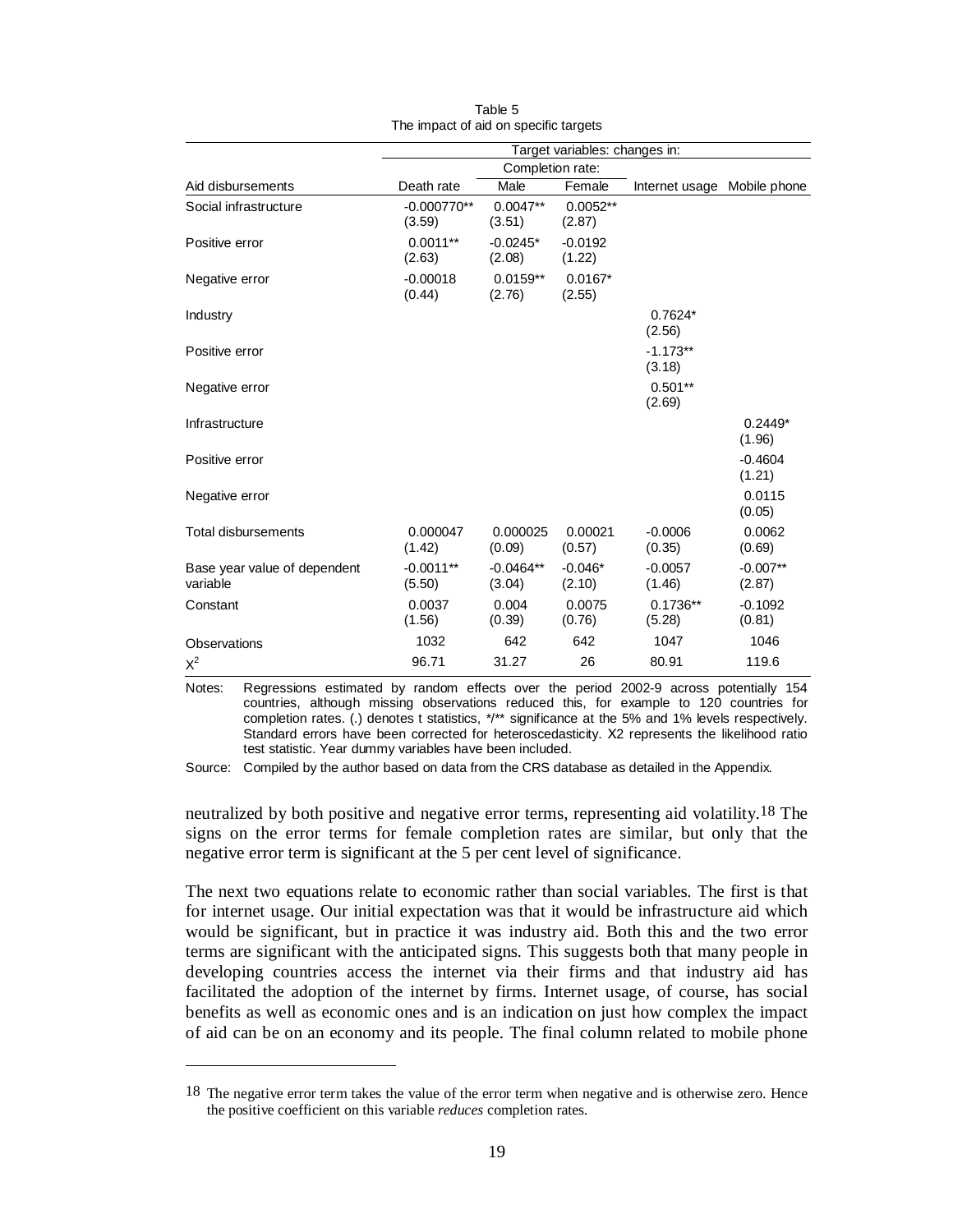subscriptions. In this case it was infrastructure aid which was significant, at the 5 per cent level, although neither of the error terms were significant.

In all the equations, apart from internet usage, the base year variable was significant and indicated convergence, most rapidly for primary school completion rates. The insignificance for internet usage, and perhaps the small coefficient for mobile phone usage, may reflect that there was relatively little variation in the base year values across countries, as with new technologies most were close to zero. In none of the equations were total aid disbursements significant, nor were variations on this, e.g., total disbursements less debt aid. Nor indeed was government or programme assistance aid. It is the relevant aid sector which tends to matter when dealing with these very specific targets. These results are of interest, but they assume, for example, as is standard in the cross-country growth regressions, that the impact of aid is the same for countries with high and low death rates, which may be problematic. Nor does the analysis illuminate the long-run determinants of the various targets. In an appendix we suggest an alternative, two stage estimation technique, which although demanding in terms of data requirements, helps with these problems.

# **6 Conclusions**

In this paper we have explored a new, or at least a newly updated, dataset on aid disbursements and commitments, focusing on the former and issues surrounding volatility. We have taken the issue of aid volatility and expanded it to cover the different aid sectors. It is apparent that total volatility is often less than the volatility of the individual aid sectors. Ignoring debt and humanitarian aid, the most volatile aid sectors as they relate to recipient countries are linked to government, industry and PA. Aid for health, education and other social sectors have relatively low volatilities. This, however, is not the case with respect to aid for industry, which raises the question as to whether this reflects the donor's relative priorities. Much of the total aid volatility in recent years has been caused by debt aid. Humanitarian, infrastructure and aid for governments are also a significant part of overall volatility. This reflects both the volatility of these aid sectors as well as their size. However, we have also put forward the case that the impact of volatility on an economy cannot best be judged in terms of overall aid volatility, but rather by the sum of the volatility of its constituent sectors. If, for example, education aid and industry aid are volatile, it is not obvious why their impact on the recipient country should be substantially reduced if they are negatively correlated with each other.

In general, positive/negative aid volatility in a particular sector tends not to be simply short lived with a return to trend, but also compensated for with negative/positive volatility in the following period. In addition there is also evidence of cross-sector impacts. The dominant cross-sector impact tends to be negative, that is, e.g., a positive shock is adjusted for not just in the sector the shock occurred in, but also in other aid sectors too. The exceptions to this are the positive cross-sector effects, which, in our analysis, tend to involve either government, programme assistance or humanitarian aid. This suggests that aid donors adjust in a fairly complex manner the different aid to the different sectors and that a shock in one can have spillover effects in subsequent periods.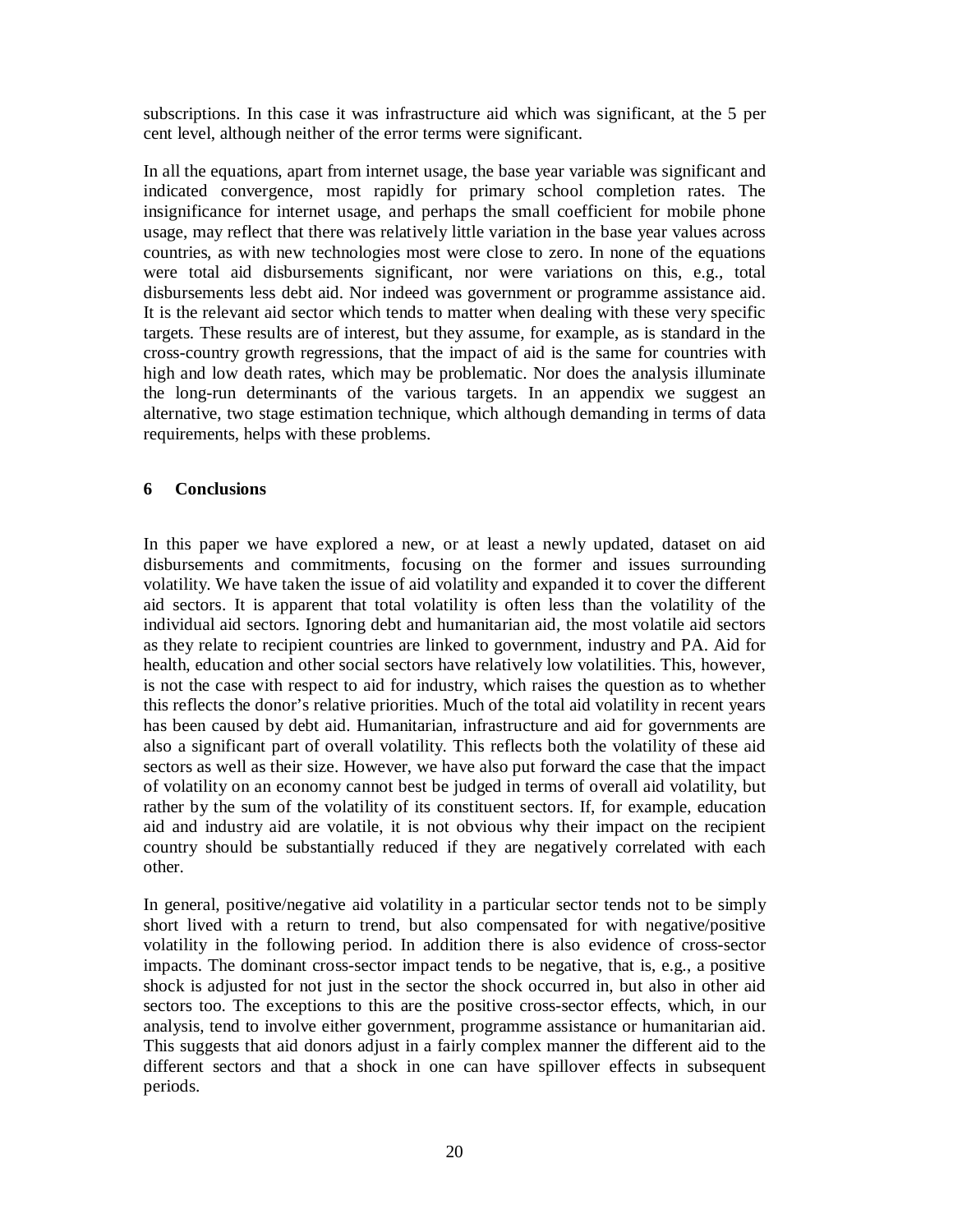In the final section we examined the impact of aid on selected variables. These were more micro-focused variables than typically is the case. The regression results suggest that what matters for social targets is social infrastructure aid and for communications, infrastructure, and also industry, aid. Despite the relatively few years at our disposal, it is also apparent that volatility impacts even on these fairly focused variables. Hence positive infrastructure aid volatility impacts on the speed of adjustment for mobile phones, and primary school completions are affected by social infrastructure aid volatility.

As more observations become available, many aspects of this dataset warrant further analysis, for example, on the different aid volatilities of different donors and more finely focused on the different aid subsectors. In addition it will become possible for more detailed analysis of the lagged impact of aid disbursements. Work also needs to be done analysing the different impacts of volatility as we have defined it and sustained trends. Is it really the case that a sustained and anticipated increase/decrease in aid has no added impact over and above that of aid itself? In spatial terms do donors tend to shift the aid budget within regions such as sub-Saharan Africa, and to what extent is aid volatility within a country correlated with that of near neighbours? Related to this, are there regional spillovers of aid volatility, whereby the impact is not limited to one country, but involves multiplier effects on adjacent countries? Finally we need more analysis of the impact of aid, subsector aid and associated volatility on specific targets. Development economics used to be a data poor area, where researchers strived heroically with inadequate observations both in terms of time periods and variables. That is rapidly changing and the CRS database is helping to make development economics data rich, facilitating analysis and understanding.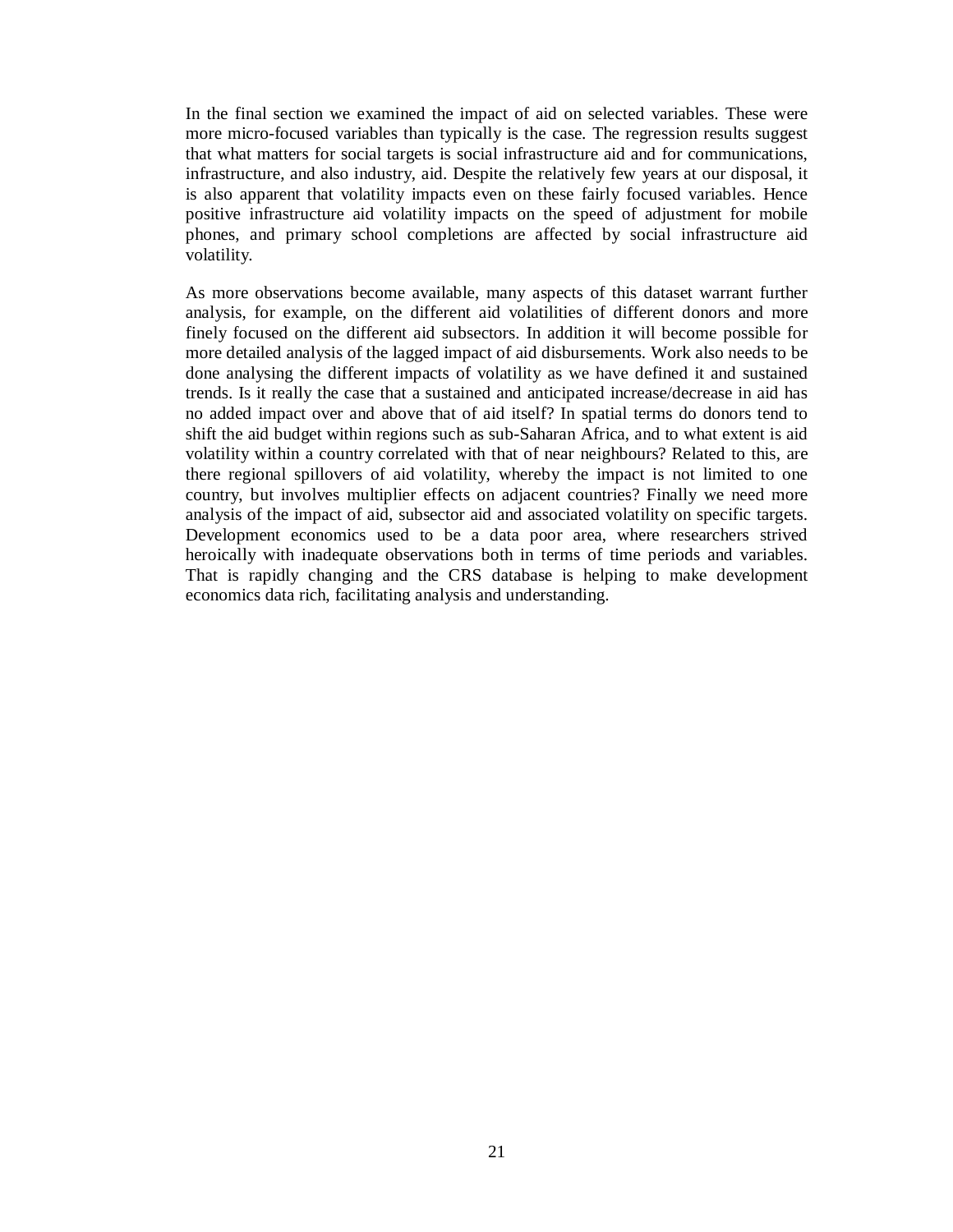#### **References**

- Agenor, P. R., and J. Aizenman (2010). 'Aid Volatility and Poverty Traps'. *Journal of Development Economics*, 91(1): 1–7.
- Arellano, C., A. Bulíř, T. Lane, and L. Lipschitz (2009). 'The Dynamic Implications of Foreign Aid and its Variability'. *Journal of Development Economics*, 88: 87–102.
- Bulíř, A., and J. Hamann (2003) 'Aid Volatility: An Empirical Assessment'. *IMF Staff Papers*, 50: 64–89.
- Bulíř, A., and J. Hamann (2008). 'Volatility of Development Aid: From the Frying Pan into the Fire?'. *World Development*, 36(10): 2048–66.
- Celasun, O., and J. Walliser (2008). 'Predictability of Aid: Do Fickle Donors Undermine Aid Effectiveness?'. *Economic Policy*, 55: 546–94.
- Chatterjee, S., G. Sakoulis, and S. J. Turnovsky (2003). 'Unilateral Capital Transfers, Public Investment, and Economic Growth'. *European Economic Review*, 47(6): 1077–103.
- Chauvet, L., and P. Guillaumont (2009). 'Aid, Volatility, and Growth Again: When Aid Volatility Matters and When It Does Not'. *Review of Development Economics*, 13(s1): 452–63.
- Clemens, M., S. Radelet, and R. Bhavnani (2004). 'Counting Chickens when They Hatch: The Short-Term Effect of Aid on Growth'. CGD Working Paper 44 Washington, DC: Center for Global Development.
- Cogley, T., and J. W. Nason (1995). 'Effects of the Hodrick–Prescott Filter on Trend and Difference Stationary Time Series: Implications for Business Cycle Research'. *Journal of Economic Dynamics and Control*, 19(2): 253–78.
- Eifert, B., and A. Gelb (2008). 'Reforming Aid: Toward More Predictable, Performance-Based Financing for Development'. *World Development*, 36(10): 2067– 81.
- Fielding, D., and G. Mavrotas (2005). 'The Volatility of Aid'. WIDER Discussion Paper 2005/06. Helsinki: UNU-WIDER.
- Fielding, D., and G. Mavrotas (2008). 'Aid Volatility and Donor-Recipient Characteristics in "Difficult Partnership Countries" '. *Economica*, 75(299): 481–94.
- Hudson, J., and P. Mosley (2008a). 'Aid Volatility, Policy and Development'. *World Development*, 36(10): 2082–102.
- Hudson, J., and P. Mosley (2008b). 'The Macroeconomic Impact of Aid Volatility'. *Economics Letters*, 99(3): 486–9.
- Lensink, R., and O. Morrissey (2000). 'Aid Instability as a Measure of Uncertainty and the Positive Impact of Aid on Growth'. *Journal of Development Studies*, 36(3): 31– 49.
- Levin, V., and D. Dollar (2005). 'The Forgotten States: Aid Volumes and Volatility in Difficult Partnership Countries'. Paper prepared for DAC Learning and Advisory Process on Difficult Partnerships, 13-14 January. London.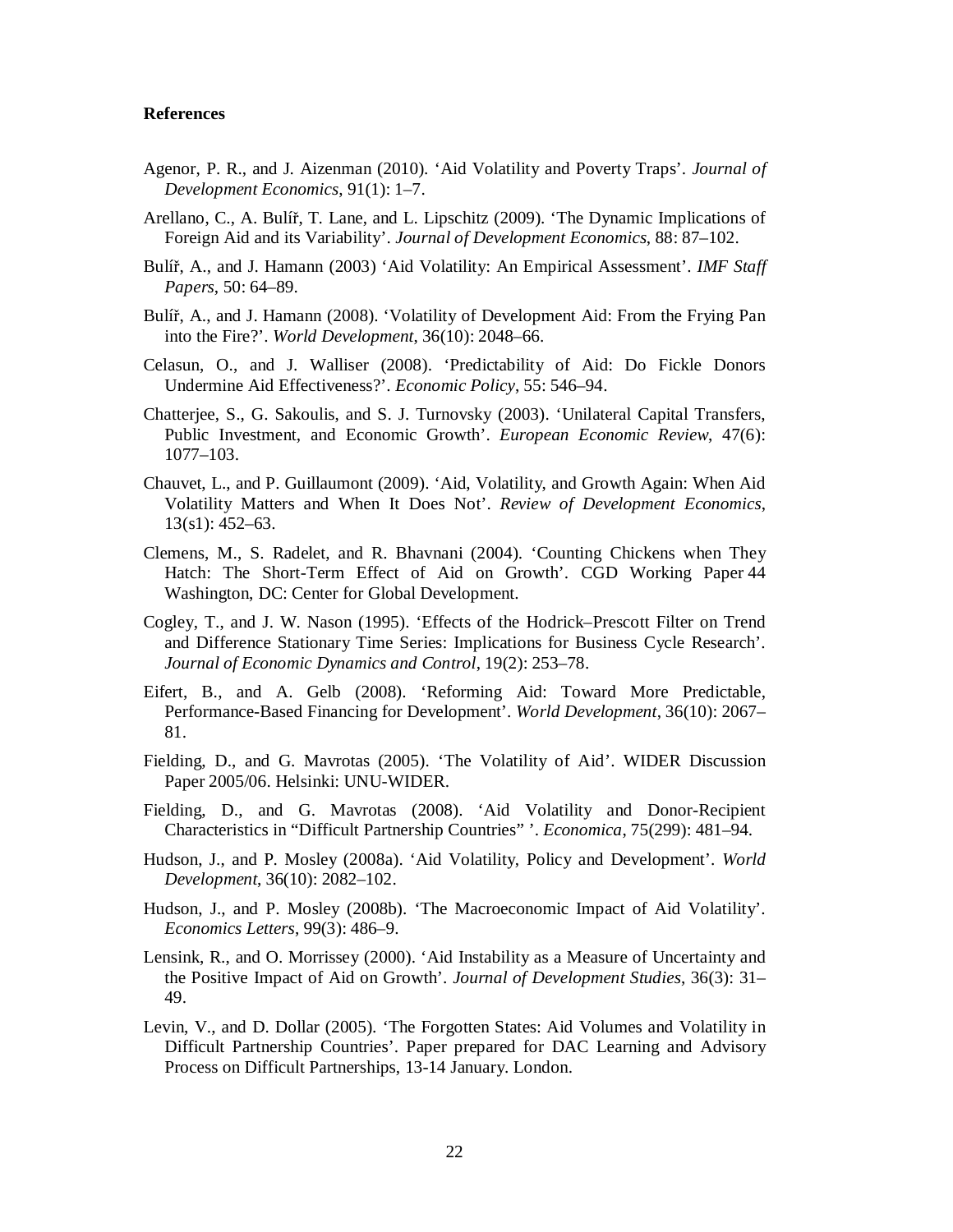- Mavrotas, G. (2002). 'Foreign Aid and Fiscal Response: Does Aid Disaggregation Matter?' Weltwirtschaftliches Archiv/*Review for the World Economy*, 138(3): 534– 59.
- Mavrotas, G. (2005). 'Aid Heterogeneity: Looking at Aid Effectiveness from a Different Angle'. *Journal of International Development*, 17(8): 1019–36.
- Mavrotas, G., and B. Ouattara (2006a). 'Aid Disaggregation, Endogenous Aid and the Public Sector in Aid-Recipient Economies'. *Review of Development Economics*, 10: 432–49.
- Mavrotas, G., and B. Ouattara (2006b). 'Public Fiscal Behaviour and Aid Heterogeneity in Aid-Recipient Economies'. *Journal of Developing Areas*, 39(2): 1–15.
- Mavrotas, G., and B. Ouattara (2007). 'Aid Modalities and Budgetary Response: Panel Data Evidence'. *Review of World Economics*, 143(4): 720-41.
- Mosley, P., and A. Suleiman (2007). 'Aid, Agriculture and Poverty'. *Review of Development Economics*, 11(1): 139–59.
- Neanidis, K. C., and D. Varvarigos (2009). 'The Allocation of Volatile Aid and Economic Growth: Theory and Evidence'. *European Journal of Political Economy*, 25(4): 447–62.
- Pallage, S., and M. A. Robe (2001). 'Foreign Aid and the Business Cycle'. *Review of International Economics*, 9(4): 636–68.
- Reddy, S. G., and C. Minoiu (2006). 'Development Aid and Economic Growth: A Positive Long-Run Relation'. DESA Working Paper 29. New York: United Nations Department of Economic and Social Affairs.
- Rodrik, D. (1990). 'How Should Structural Adjustment Programmes Be Designed?'. *World Development*, 18(7): 933–47.
- Stuckler, D., S. Basu, and M. McKee (2011). 'International Monetary Fund and Aid Displacement'. *International Journal of Health Services*, 41: 67–76.
- Wolf, S. (2007). 'Does Aid Improve Public Service Delivery?'. *Review of World Economics*, 143(4): 650–72.
- World Bank (n.d.). World Development Indicators, on line. Washington, DC: World Bank.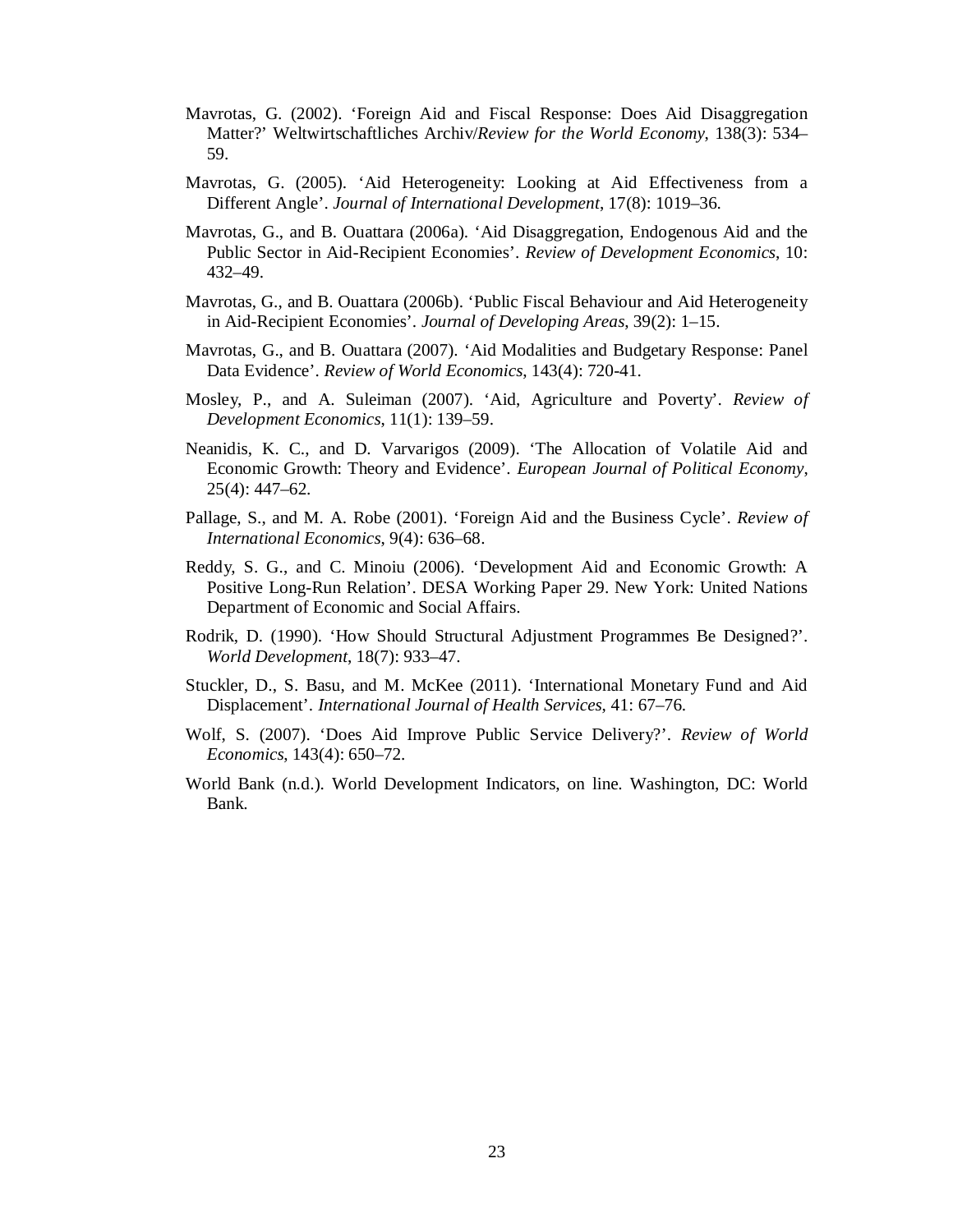# **Appendix Table: Data definitions**

#### Sector aid

(Source: CRS database available at: www//stats.oecd.org/Index.aspx?DatasetCode=CRSNEW)

| Education                         | Primary, secondary and post-secondary education.                                                                                                                                                                                                                                                                       |  |  |  |  |  |  |
|-----------------------------------|------------------------------------------------------------------------------------------------------------------------------------------------------------------------------------------------------------------------------------------------------------------------------------------------------------------------|--|--|--|--|--|--|
| Health                            | General and basic health.                                                                                                                                                                                                                                                                                              |  |  |  |  |  |  |
| Other social sector               | Population, water supply and sanitation and 'other social infrastructure and<br>services'.                                                                                                                                                                                                                             |  |  |  |  |  |  |
| Social infrastructure             | The sum of education, health and other social sector.                                                                                                                                                                                                                                                                  |  |  |  |  |  |  |
| Government<br>(and civil society) | Includes general activities (e.g., anti-corruption, judiciary) as well as conflict<br>and security areas; note in the CRS this is part of social infrastructure and<br>services, we analyse it separately.                                                                                                             |  |  |  |  |  |  |
| Programme assistance<br>(PA)      | Un-earmarked contributions to the government budget; support for the<br>implementation of macroeconomic reforms (structural adjustment<br>programmes, poverty reduction strategies); general programme assistance<br>(when not allocable by sector). Also includes developmental food aid/food<br>security assistance. |  |  |  |  |  |  |
| Industry                          | Industry, mining and construction.                                                                                                                                                                                                                                                                                     |  |  |  |  |  |  |
| Other production                  | Agriculture forestry and fishing, tourism and trade policy and regulations.                                                                                                                                                                                                                                            |  |  |  |  |  |  |
| Infrastructure                    | Includes transport, communications, energy, banking and financial services<br>and business services.                                                                                                                                                                                                                   |  |  |  |  |  |  |
| Humanitarian                      | Comprises emergency response, reconstruction relief and rehabilitation and<br>disaster prevention.                                                                                                                                                                                                                     |  |  |  |  |  |  |
| Multi-sector                      | Multi-sector and cross cutting, includes general environmental protection.                                                                                                                                                                                                                                             |  |  |  |  |  |  |
| Debt                              | Includes debt forgiveness, rescheduling, buy backs, etc.                                                                                                                                                                                                                                                               |  |  |  |  |  |  |
| <b>NGOs</b>                       | Aid to non-governmental organizations.                                                                                                                                                                                                                                                                                 |  |  |  |  |  |  |
| Refugees                          | Refugees in donor countries (not analysed).                                                                                                                                                                                                                                                                            |  |  |  |  |  |  |
| Administration                    | Administration costs (not analysed).                                                                                                                                                                                                                                                                                   |  |  |  |  |  |  |
| Residual                          | Aid not included in above sectors and subsectors, includes promotion of<br>development awareness (not analysed).                                                                                                                                                                                                       |  |  |  |  |  |  |
|                                   | The target variables                                                                                                                                                                                                                                                                                                   |  |  |  |  |  |  |
| Internet usage                    | Internet users (per 100 people): people with access to the worldwide network.<br>Source: World Development Indicators (WDI) based on the International<br>Telecommunication Union (ITU).                                                                                                                               |  |  |  |  |  |  |
| Mobile phones                     | Mobile cellular subscriptions (per 100 people): subscriptions to a public mobile<br>telephone service using cellular technology. Post-paid and prepaid<br>subscriptions are included. Source: WDI based on data from the ITU.                                                                                          |  |  |  |  |  |  |
| Death rate                        | Crude death rate indicates the number of deaths occurring during the year,<br>per 1,000 population estimated at midyear. Source: WDI                                                                                                                                                                                   |  |  |  |  |  |  |
| School completion rate            | The total number of students in the last grade of primary school, minus the<br>number of repeaters in that grade, divided by the total number of children of<br>official graduation age. Source: WDI based on UNESCO Institute for<br>Statistics.                                                                      |  |  |  |  |  |  |

Note: Further details on the definitions with respect to the CRS data can be found in www.oecd.org/document/32/0,3343,en\_2649\_33721\_42632800\_1\_1\_1\_1,00.html#Commitment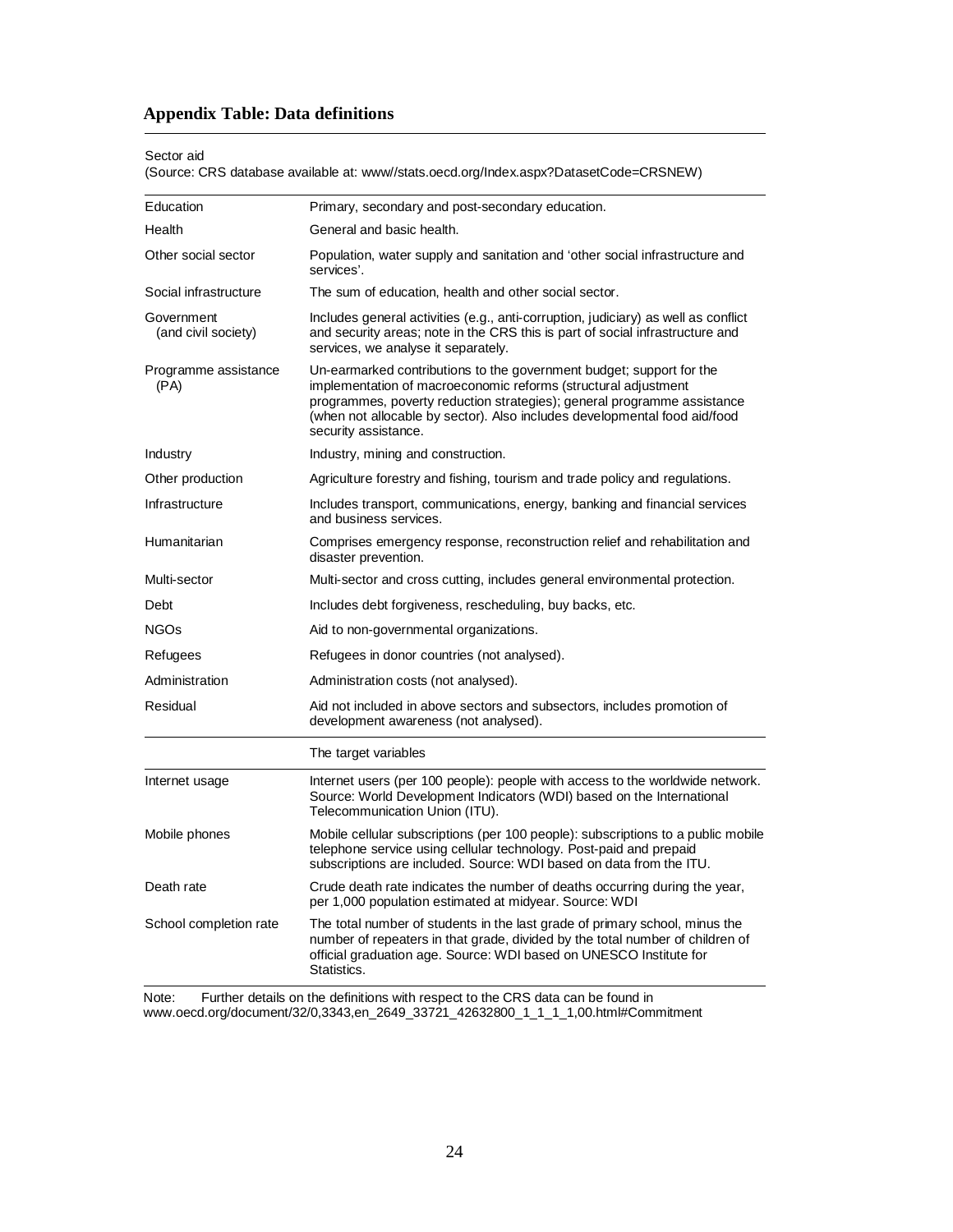#### **Appendix: a two stage estimation approach**

We illustrate this for female primary school completion rates (PSCRF). First, we estimate a long-run equation using random effects, as fixed effects will obscure whether the particular country is above or below trend, which is the key factor we are attempting to capture. Bias is not a problem as we are not so much interested in the values for specific coefficients, but in deviations (Z) of the variable from its long-run value. The second stage involves regressing the change in the dependent variable on adjustments to lagged Z as well as other more direct impacts:

$$
\Delta Y_t = \beta_0 + \gamma_1 A_{1t} + \gamma_2 A_{1t}^e + (\lambda_0 + \lambda_1 A_{1t} + \lambda_2 A_{1t}^e) Z_{t-1}
$$
\n(A1)

This is a form of error adjustment model.  $A_1$  represents aid for a specific sector or group of sectors. It can impact on changes in Y via both a direct impact  $(\gamma_1 A_{1t})$  and by impacting upon the speed of error adjustment ( $\lambda_1 A_{1t}$ ). The key difference is that  $\gamma_1 A_{1t}$ has a given impact upon Y regardless of how far from trend it is, whereas  $\lambda_1A_{1t}$  has a bigger impact the greater is  $|Z_{t-1}|$ , and the nature of its impact will depend upon the sign of  $Z_{t-1}$ . It could speed up adjustment of, e.g., a low primary school completion rate, but also theoretically, that of a high usage country downwards.  $A_{1t}^e$  is the error term in aid. In the regressions we again distinguish between positive and negative error terms.

The first stage regression includes population density, GDP per capita and dummy variables for each year. The purpose of this regression is not to provide a full explanation of the determinants of PSCRF. The average level of education, for example, may well impact on this. But aid can impact on education levels and hence we wish to exclude them from the long-run equation. The resulting equation, with errors corrected for heteroscedasticity and t statistics in (.) is:

 $\Delta$ Log(PSCRF) = 0.238 log(population density) +0.241 Log(GDP per capita) + year dummies

(4.83) 
$$
(4.40)
$$
  
Overall R<sup>2</sup>=0.29 (A2)

The equation relating to first differences of the log(PSCRF), which is the growth rate of PSCRF, is

Log(PSCRF) = 
$$
0.0032A_s - [0.021 + 0.0064A_s - 0.073A^e]Z_{t-1} + \text{Year dummies}
$$
  
(3.20) (2.05) (2.67) (2.54)

Overall  $R^2 = 0.14$  $= 0.14$  (A3)

where (.) denotes t statistics. As is as social infrastructure aid and  $Z_{t-1}$  the lagged error term from (A2). The results indicate that aid impacts on growth directly, as in  $\gamma_1$  in (A1) and indirectly via the adjustment mechanism, as in  $\lambda_1$  in (A1). Aid volatility, in this case the negative error term  $(A^e)$ , retards adjustment. The two aid terms in [.] are only operative if  $Z_{t-1}$ <0, i.e. aid stimulates adjustment upwards, but not downwards.